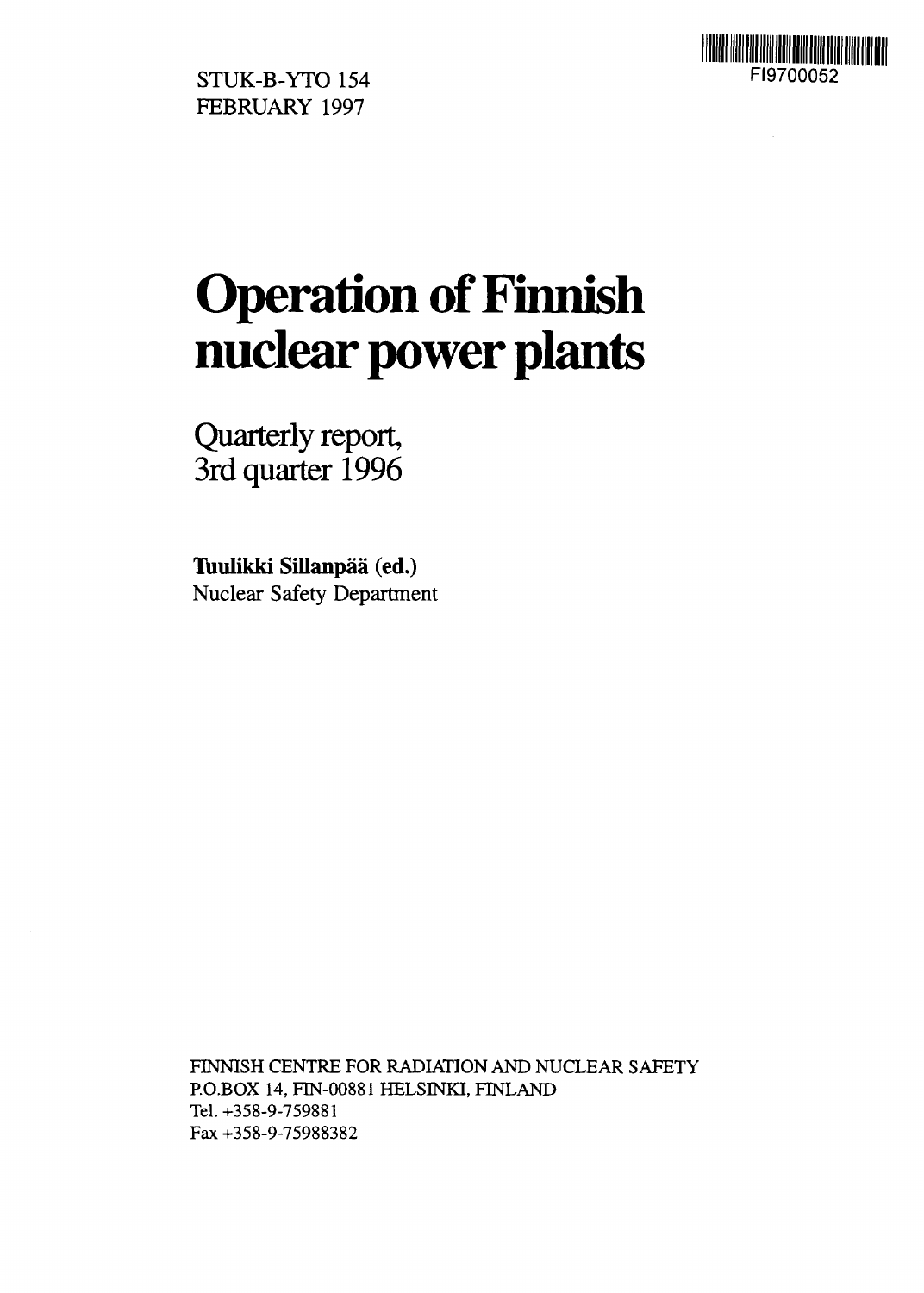Translation. Original text in Finnish.

ISBN 951-712-193-8<br>ISSN 0781-2884 0781-2884

Oy Edita Ab Helsinki 1997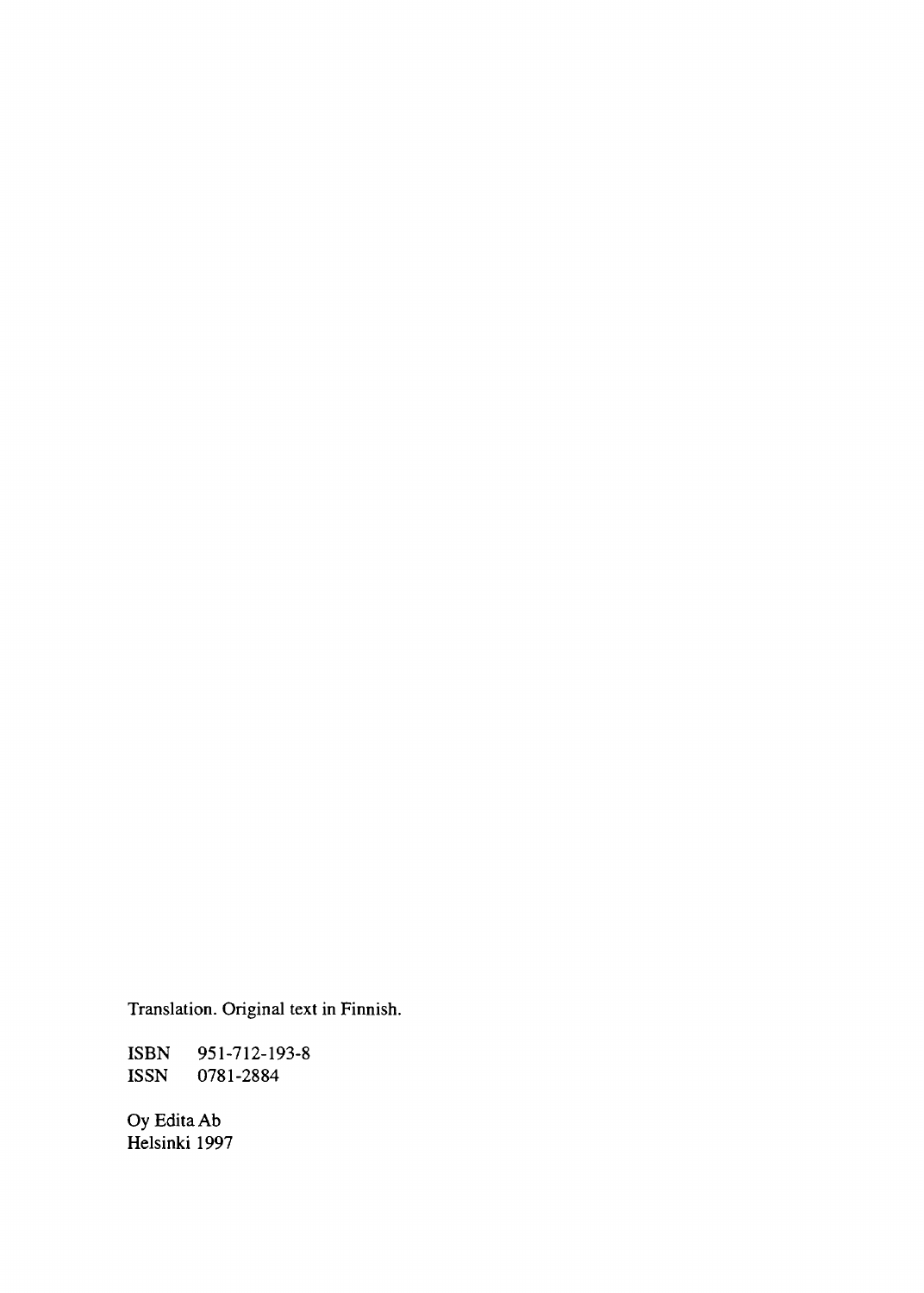*SILLANPAA, Tuulikki (ed.). Operation of Finnish nuclear power plants. Quarterly report,* 3rd quarter 1996. STUK-B-YTO 154. Helsinki 1997. 26 pp. + Appendices 2 pp.

**ISBN** 951-712-193-8 **ISSN** 0781-2884

**Keywords:** PWR, BWR, NPP operating experience

# ABSTRACT

Quarterly Reports on the operation of Finnish nuclear power plants describe events and observations relating to nuclear and radiation safety which the Finnish Centre for Radiation and Nuclear Safety (STUK) considers safety significant. Safety improvements at the plants are also described. The Report also includes a summary of the radiation safety of plant personnel and of the environment and tabulated data on the plants' production and load factors.

In the third quarter of 1996, the Finnish nuclear power plant units were in power operation except for the annual maintenance outages of Loviisa plant units and a shutdown at Olkiluoto 1 to identify and repair malfunctions of a high pressure turbine control valve. The load factor average of all plant units was 77.2%.

Events in the third quarter of 1996 were classified level 0 on the International Nuclear Event Scale. Occupational doses and radioactive releases off-site were below authorised limits. Radioactive substances were measurable in samples collected around the plants in such quantities only as have no bearing on the radiation exposure of the population.

The names of Teollisuuden Voima Oy's plant units have changed. Olkiluoto 1 and Olkiluoto 2 now replace the names TVO I and TVO II previously used in quarterly reports.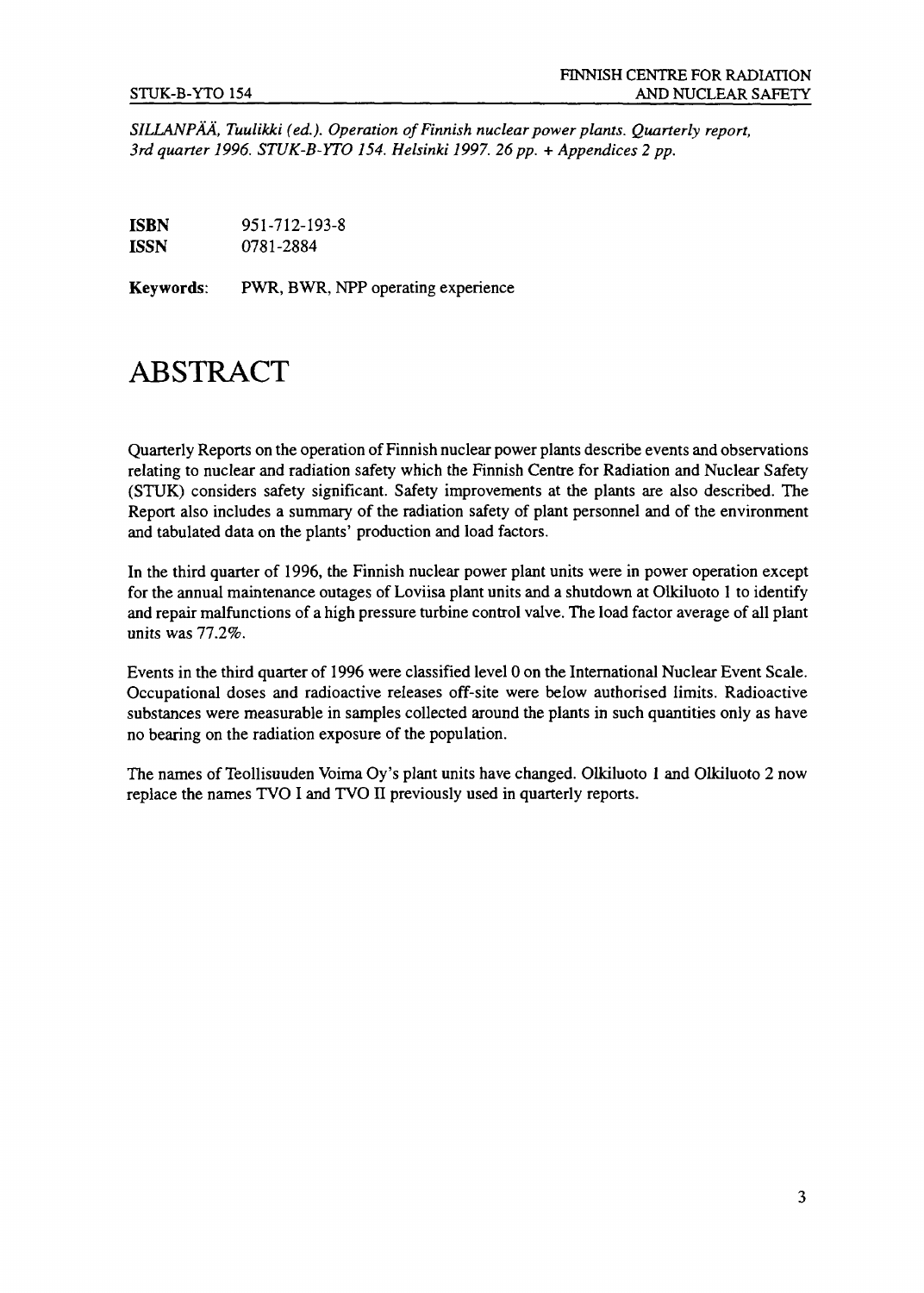# **CONTENTS**

#### ABSTRACT Page 1 INTRODUCTION 5 2 OPERATION OF NUCLEAR POWER PLANTS IN JULY-SEPTEMBER 1996 6 2.1 Production data 6<br>2.2 Annual maintenance outage of Loviisa 1 7 2.2 Annual maintenance outage of Loviisa 1 2.3 Annual maintenance outage of Loviisa 2 10 2.4 Repair shutdown at Olkiluto 1 to identify and repair malfunctions of a high pressure turbine control valve 10 3 EVENTS AND OBSERVATIONS 11  $Loviisa 1$ 3.1 Reactor pressure vessel annealing 11 and 12 and 12 and 13 and 13 and 14 and 14 and 15 and 16 and 17 and 17 and 17 and 17 and 17 and 17 and 17 and 17 and 17 and 17 and 17 and 17 and 17 and 17 and 17 and 17 and 17 and 17 3.2 Insufficient cold pressurisation protection of the primary circuit during the annual maintenance outage 12 3.3 External grid loss at Loviisa 1 during the annual maintenance outage 13 3.4 Power was raised too quickly during Loviisa 1 start-up after the annual maintenance 13 Loviisa 2 No reportable events 14 Olkiluoto 1 15 3.5 Operational transient at Olkiluoto 1 due to high steam reheater drainage tank level 15 3.6 Reactor scram at the Olkiluoto plant units due to a disturbance in the 400 kV external grid the contract of the contract of the contract of the contract of the contract of the contract of the contract of the contract of the contract of the contract of the contract of the contract of the contract of the contr Olkiluoto 2 18 3.7 Unnecessary opening of three reactor pressure vessel safety valves during a periodic test at Olkiluoto 2 18 3.8 The motor of a back-up diesel generator fuel transfer pump was replaced at wrong plant unit 18 Olkiluoto 1 and 2 20 3.9 The cubical content of the containment buildings of the Olkiluoto plant units is larger than assumed 20 4 RADIATION SAFETY 21 4.1 Occupational exposure 21 4.2 Radioactive releases into the environment 21 4.3 Environmental monitoring 21  $\frac{1}{2}$ .3 Environmental monitoring 21.3 Environmental monitoring 21.3 Environmental monitoring 21.3 Environmental monitoring 21.3 Environmental monitoring 21.3 Environmental monitoring 21.3 Environmental monitoring 21.3 SAFETY IMPROVEMENTS AT NUCLEAR POWER PLANTS 5 24  $\mathbf{11}$   $\mathbf{0}$   $\mathbf{0}$   $\mathbf{1}$   $\mathbf{1}$   $\mathbf{1}$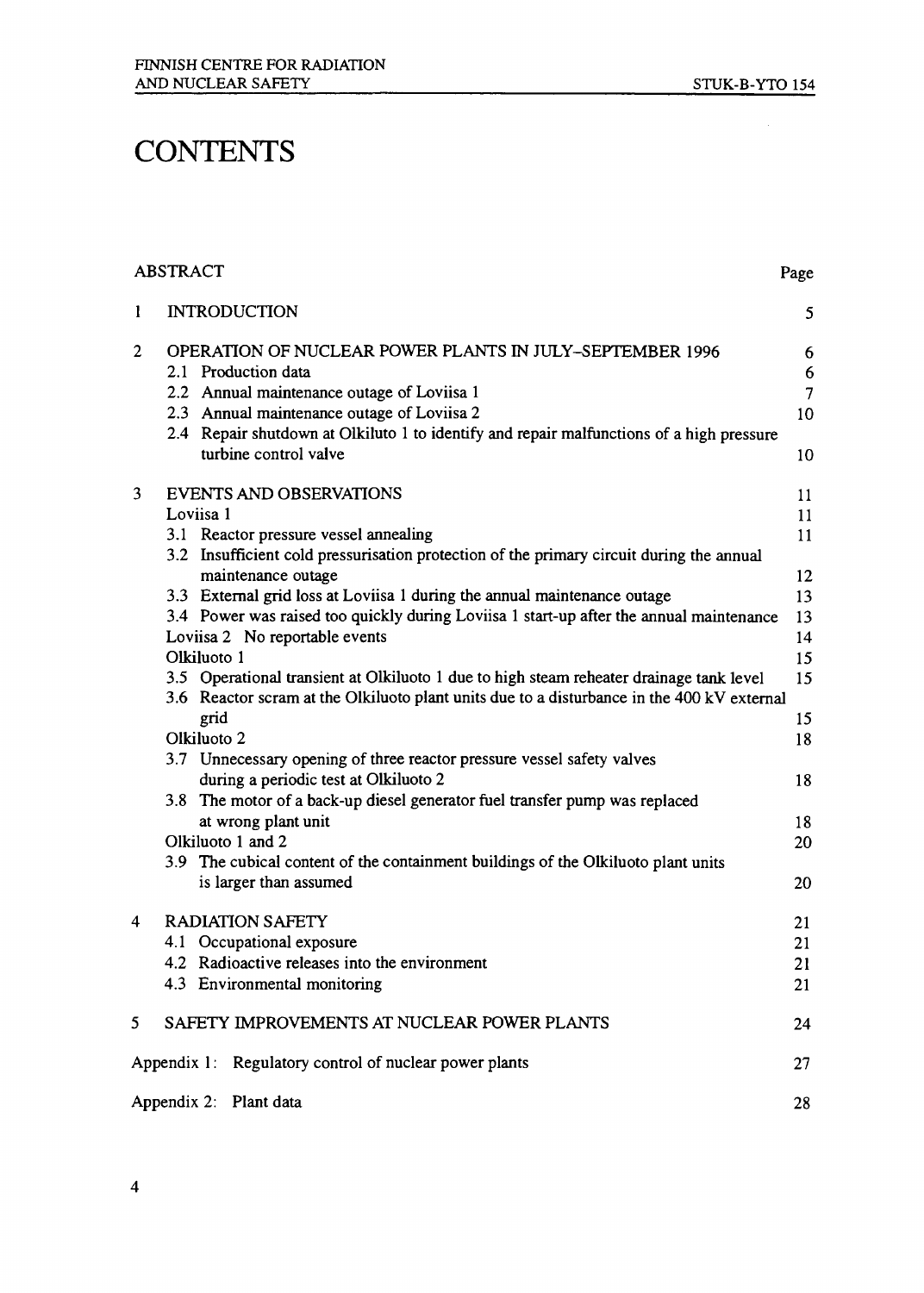# 1 INTRODUCTION

According to the Nuclear Energy Act (990/87), regulatory control of the use of nuclear energy belongs to the Finnish Centre for Radiation and Nuclear Safety (STUK). The Centre's functions also include control of physical protection, emergency preparedness and nuclear material safeguards. The scope of nuclear power plant regulatory control and inspections is given in Appendix 1 and general information about Finnish plants in Appendix 2.

STUK publishes quarterly a report on the operation of Finnish nuclear power plants. In

this report, plant events and observations in each quarter are described, tabulated data on the plants' production and availability factors are given and the radiation safety of plant personnel and of the environment is summarised. Safety improvements at the plants are also reported.

The report is based on information submitted to STUK by the utilities and on observations made by the Centre during its regulatory activities. The events described in the report are classified on the International Nuclear Event Scale (INES).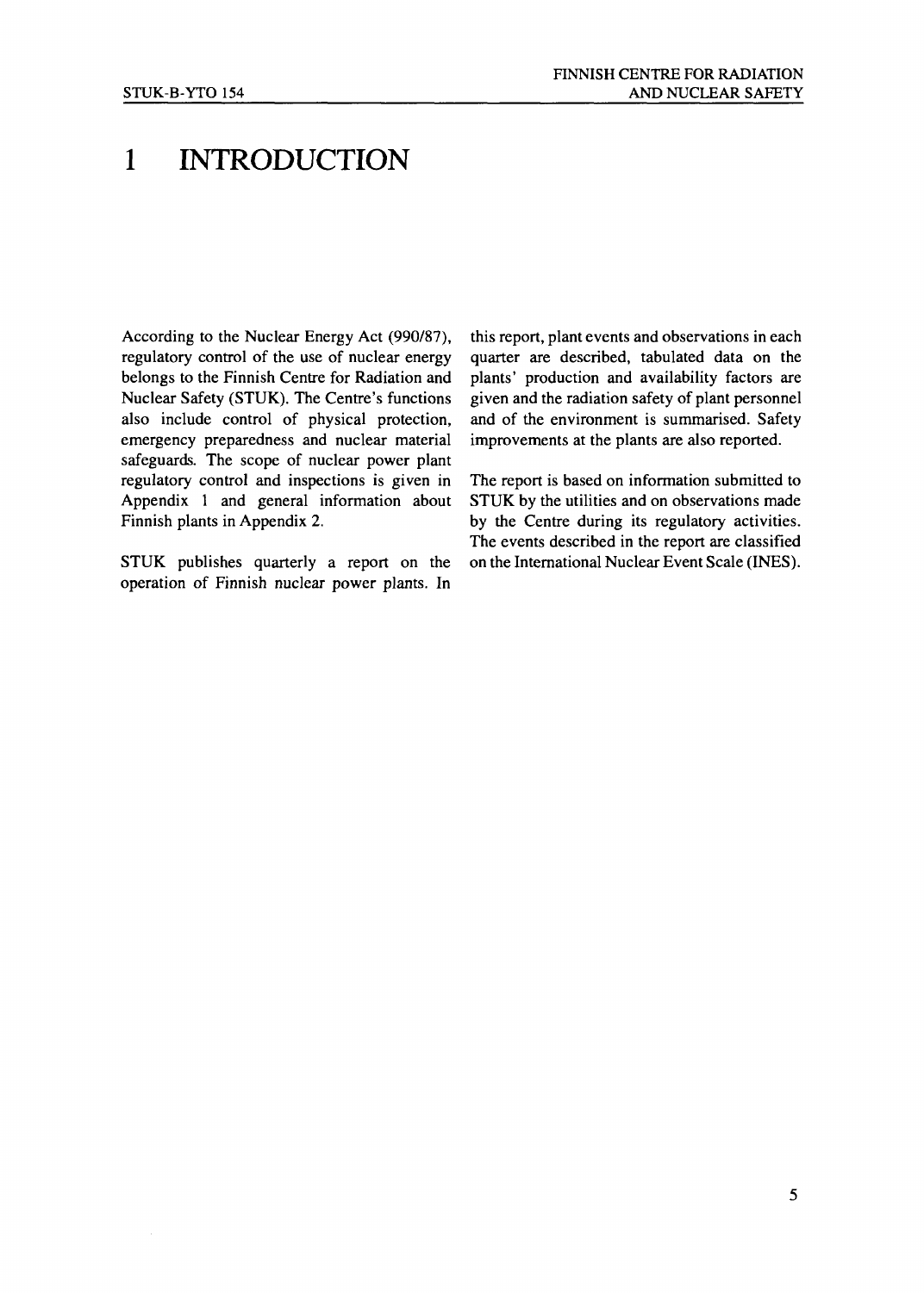#### OPERATION OF NUCLEAR POWER PLANTS  $\overline{2}$ IN JULY-SEPTEMBER 1996

*Finnish nuclear power plant units were in power operation in the third quarter of 1996 except for the annual maintenance outages of the Loviisa plant units and a shutdown at Olkiluoto 1 to identify and repair malfunctions of a high pressure turbine control valve.*

#### **2.1 Production data**

Nuclear's share of total electricity production was 29.7%. The load factor average the plant units was 77.2%.

Detailed production and availability figures are given in Tables I ja II.

Power diagrams describing electricity generation at each plant unit and the causes of power reductions are given in Figs 1-4.

|                 | <b>Electricity production</b><br>(gross, TWh) |                                                                                   | <b>Availability</b><br>factor $(\%)$ |                                     | Load<br>factor $(\%)$    |                                     |
|-----------------|-----------------------------------------------|-----------------------------------------------------------------------------------|--------------------------------------|-------------------------------------|--------------------------|-------------------------------------|
|                 | Third<br>quarter<br>1996                      | <b>From</b><br>beginning<br>of 1996                                               | <b>Third</b><br>quarter<br>1996      | <b>From</b><br>beginning<br>of 1996 | Third<br>quarter<br>1996 | <b>From</b><br>beginning<br>of 1996 |
| Loviisa 1       | 0.30                                          | 2.33                                                                              | 31.9                                 | 76.3                                | 28.9                     | 77.1                                |
| Loviisa 2       | 0.89                                          | 2.93                                                                              | 89.4                                 | 96.5                                | 86.0                     | 95.8                                |
| Olkiluoto 1     | 1.66                                          | 4.45                                                                              | 99.0                                 | 91.6                                | 95.8                     | 90.1                                |
| Olkiluoto 2     | 1.59                                          | 4.51                                                                              | 99.5                                 | 94.6                                | 98.0                     | 93.2                                |
|                 |                                               | Availability factor = <i>generator synchronized (h)</i> 100%<br>calendar time (h) |                                      |                                     |                          |                                     |
| Load factor $=$ |                                               | gross electricity production<br>rated power calendar time (h)                     |                                      |                                     |                          |                                     |
|                 |                                               |                                                                                   |                                      |                                     |                          |                                     |

*Table I. Plant electricity production and availability.*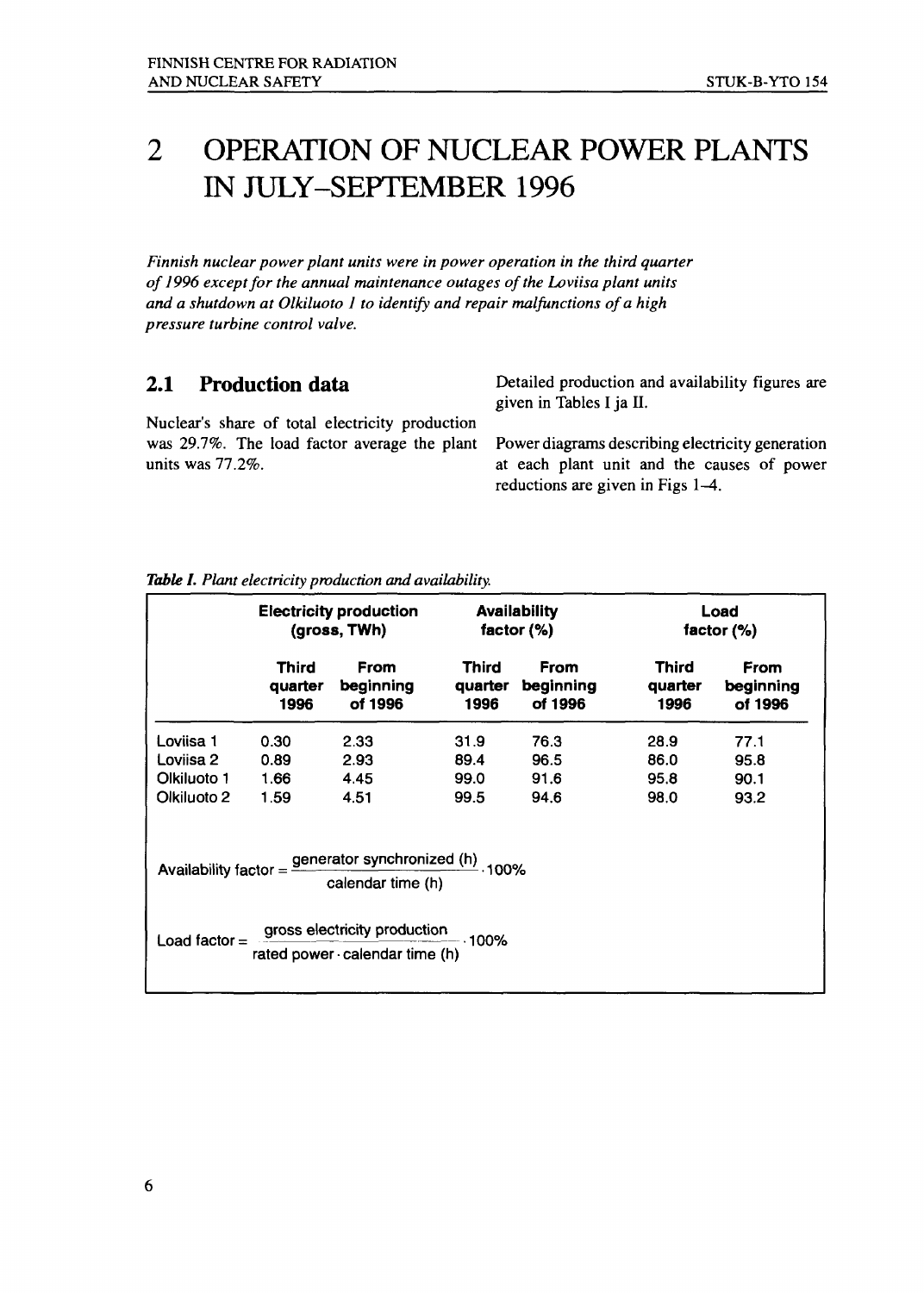|                                                                               | <b>Third</b><br>quarter<br>1996 | From<br>beginning<br>of 1996 | 1995 | 1994 |
|-------------------------------------------------------------------------------|---------------------------------|------------------------------|------|------|
| Nuclear electricity production<br>(net, TWh)'                                 | 4.3                             | 13.6                         | 18.1 | 18.3 |
| Total electricity production<br>in Finland (net, TWh)                         | 14.5                            | 48.0                         | 60.6 | 62.1 |
| Nuclear's share of total<br>electricity production (%)                        | 29.7                            | 28.3                         | 29.9 | 29.5 |
| Load factor averages<br>of Finnish plant units (%)                            | 77.2                            | 88.9                         | 88.8 | 90.0 |
| Source: Statistics compiled by the Association of Finnish Electric Utilities. |                                 |                              |      |      |

| Table II. Nuclear energy in Finnish electricity production. |  |  |  |  |
|-------------------------------------------------------------|--|--|--|--|
|-------------------------------------------------------------|--|--|--|--|

#### 2.2 Annual maintenance outage of Loviisa 1

The 19th refuelling and maintenance outage of Loviisa 1 was from 20 July to 21 September 1996. The plant unit was off the national grid for 62 days.

Apart from Imatran Voima Oy's own staff, the maximum number of contract workers participating in the outage was about 1000. The collective radiation dose incurred in outage work was 1.79 manSv (0.37 manSv in 1995). The increase was due to extensive repairs and

Í

modifications. The higest individual dose was 10.0 mSv.

The most important repair during the outage was reactor pressure vessel annealing by which the pressure vessel's fracture toughness was restored as close to the original as possible (see subsection 3.1). Other modifications made during the outage to improve safety are described in chapter 5.

After the annual maintenance outage, the plant unit was brought back on-line on 21 September 1996.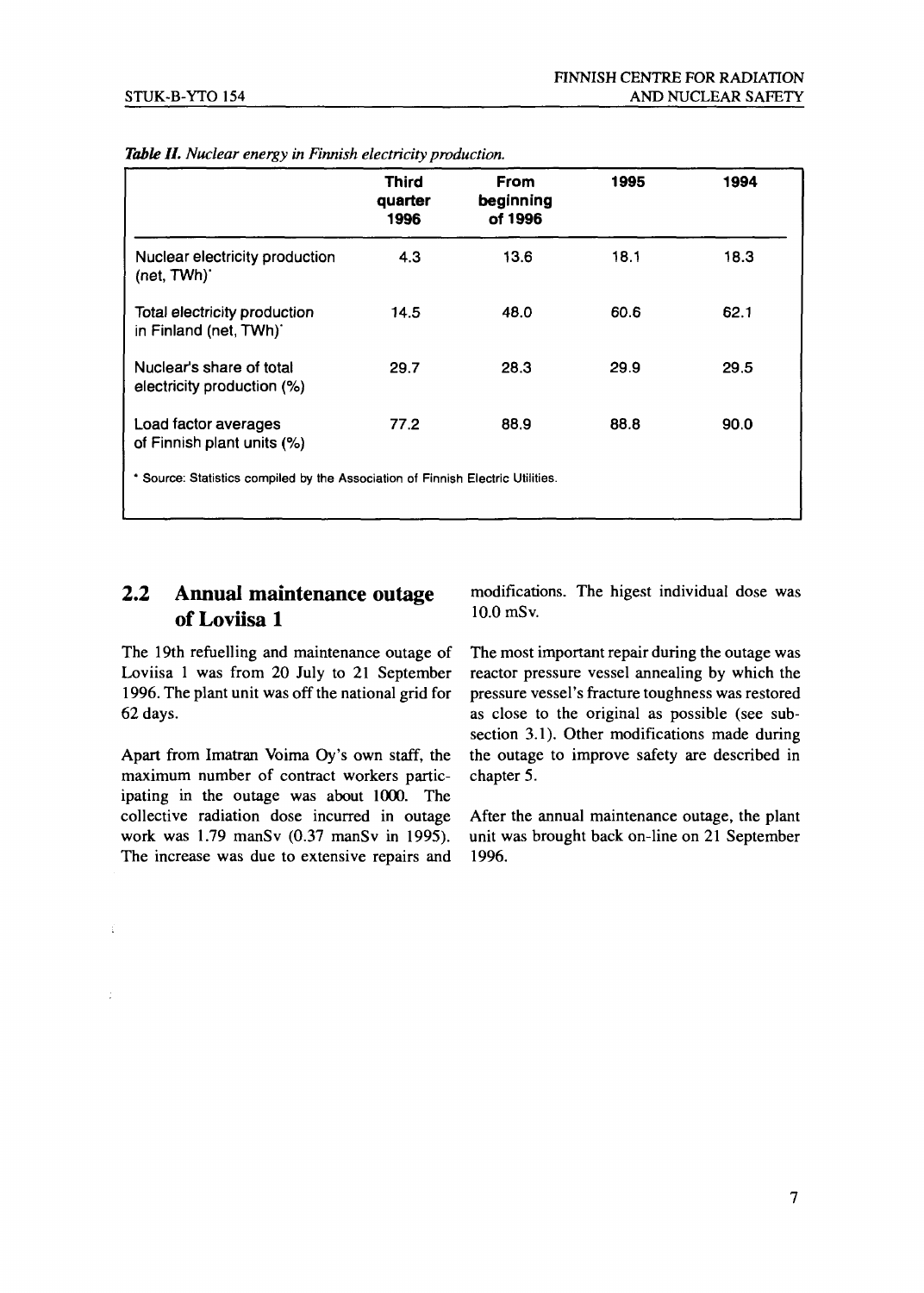

Fig 1. Daily average gross power of Loviisa 1 in July-September 1996.



Fig 2. Daily average gross power of Loviisa 2 in July-September 1996.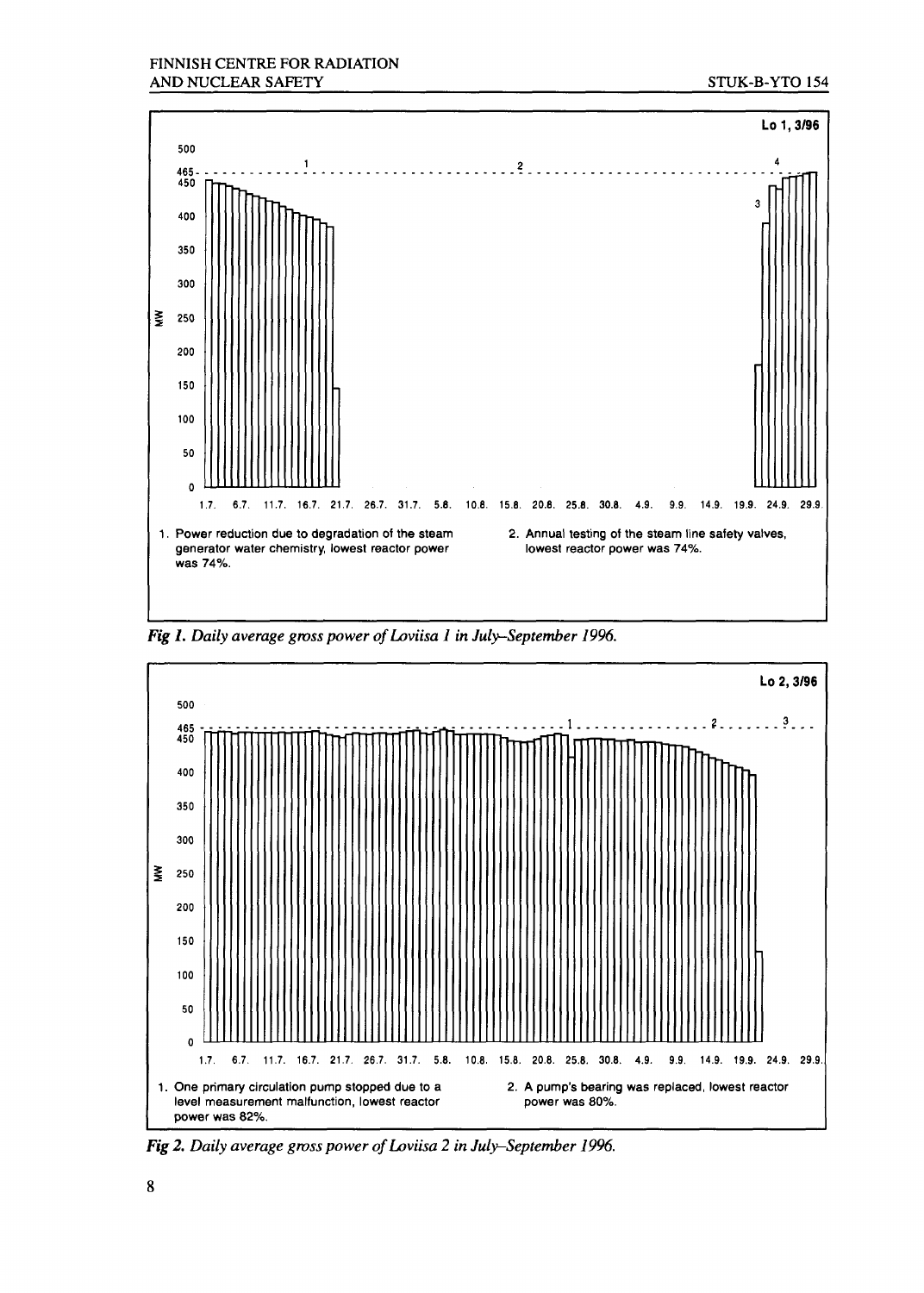

*Fig 3. Daily average gross power of Olkiluoto 1 in July-September 1996.* 



Fig 4. Daily average gross power of Olkiluoto 2 in July-September 1996.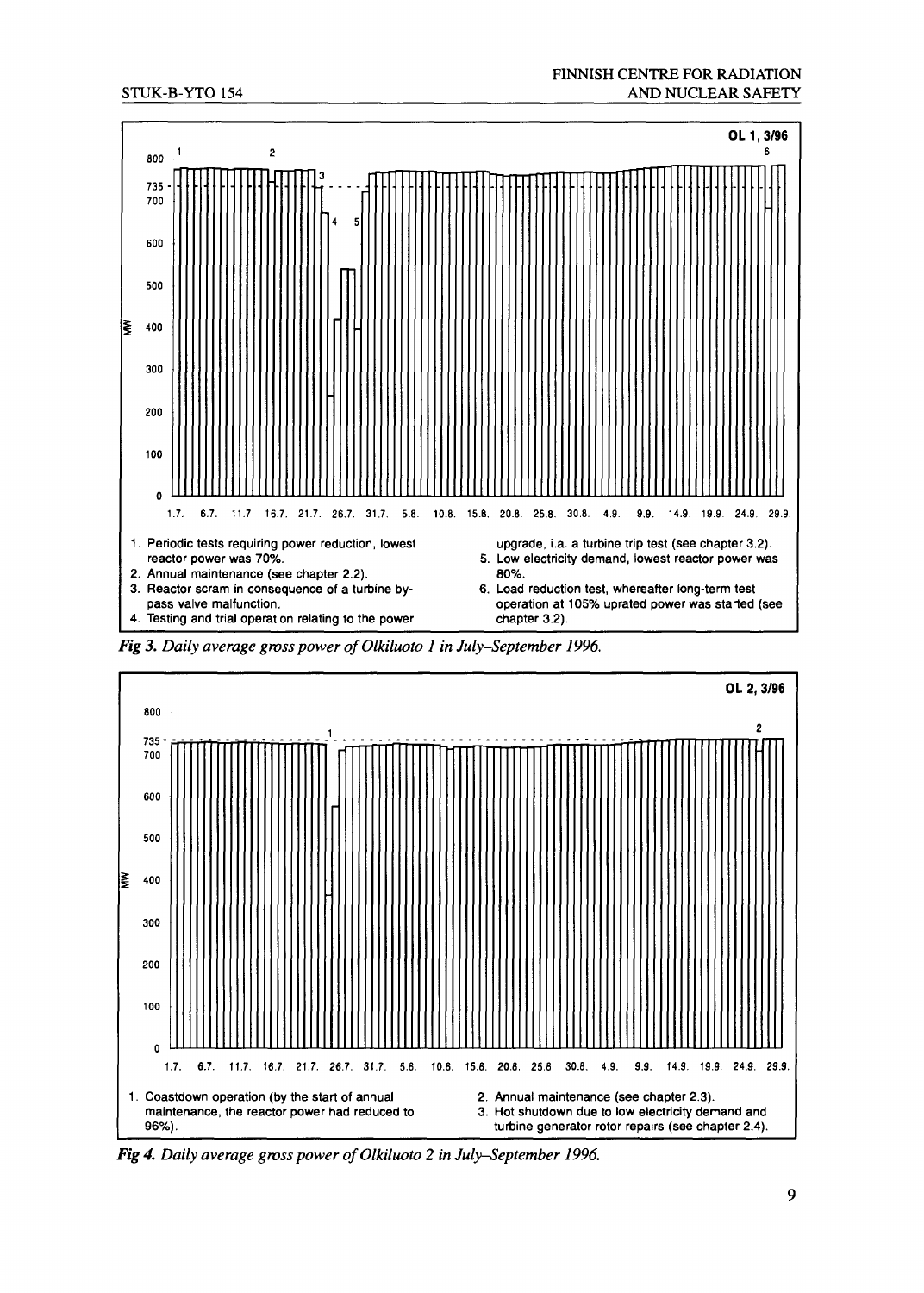#### **2.3 Annual maintenance outage of Loviisa 2**

The 16th refuelling and maintenance outage of Loviisa 2 began towards the end of the third annual quarter, on 21 September 1996. The outage will be more closely reported in the next quarterly report.

#### **2.4 Repair shutdown at Olkiluto 1 to identify and repair malfunctions of a high pressure turbine control valve**

Steam generated in the reactor pressure vessel is directed to high pressure turbines via four separate pipelines. The rate of inflow of steam to the turbine and, simultaneously, the reactor pressure is controlled by a control valve in every pipeline.

One of four high pressure control valves closed for about a second on two successive days, 22 and 23 of July 1996, while the reactor was operating at 105% power. In consequence of the inadvertent closure, the reactor protection system reduced reactor power to about 62%. Valve adjustment and the control circuits were checked

but no reason was found for the valve closure of 22 July. However, after the event of 23 July, the reason was found to be a defective sealing of the control cable from the controller to the valve actuator. The defect caused a shortcut in the control circuit's switching connector which resulted in the valve's closure. Teollisuuden Voima Oy fixed the wiring of the switch case and checked the corresponding control cables and their connectors of three other control valves. These were found to be acceptable.

On 25 July 1996, at 85% reactor power, the same control valve abruptly closed again. Operation of the plant unit was continued and steam was directed to a high pressure turbine via three lines at 76% reactor power. The plant unit was shut down on 28 July 1996 to identify and repair the fault and to open the valve actuator. In the inspection, the cable of the position sensor of the control valve inside the actuator was found defective. The cable and its connectors were replaced and the valve operated acceptably in tests. The plant unit was connected to the national grid the same day.

The cables of the valve actuators are due for inspection by the utility at some appropriate time, not later than during the 1997 annual maintenance, however.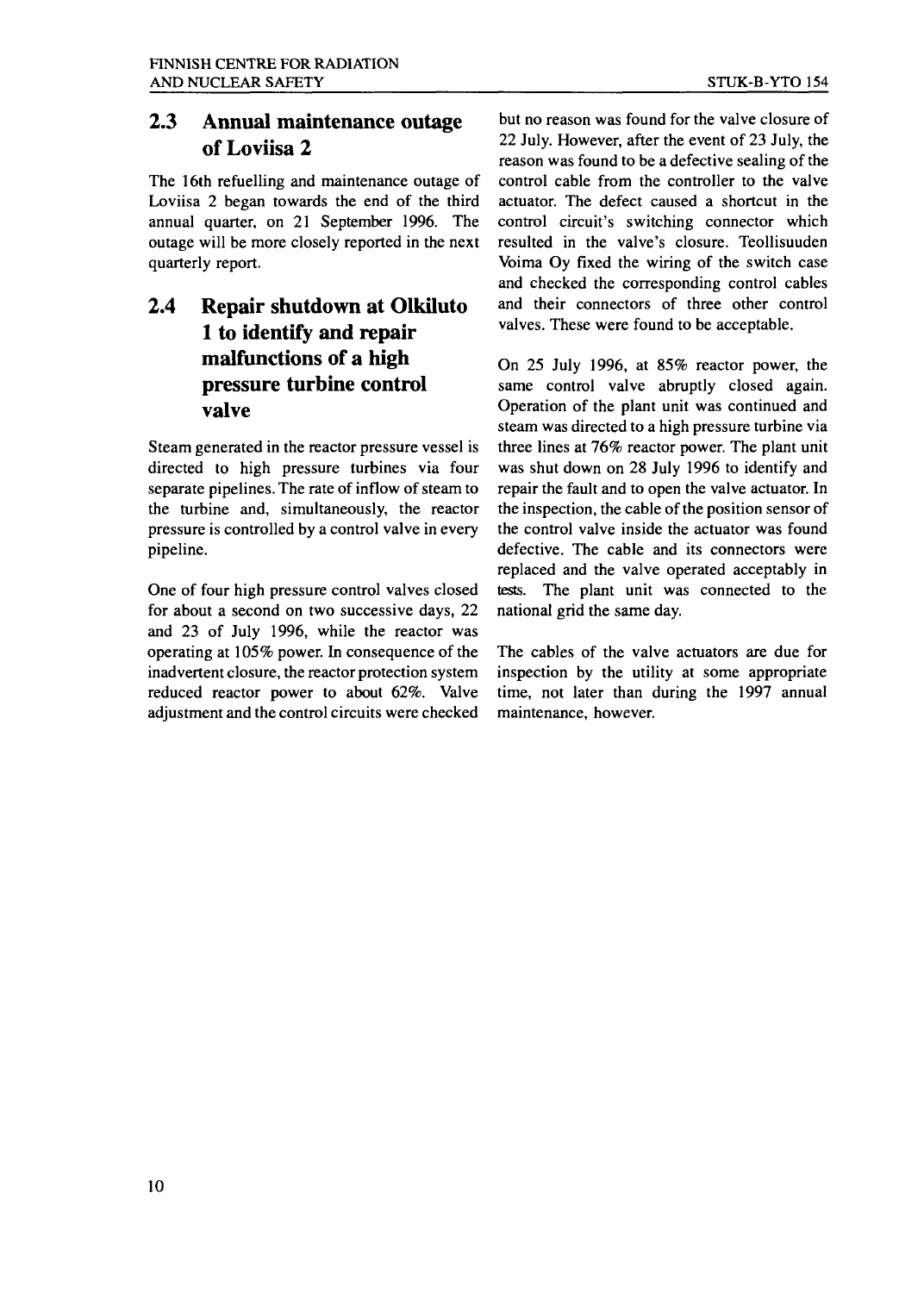# 3 EVENTS AND OBSERVATIONS

#### Loviisa 1

*In the third quarter of 1996, annual maintenance of Loviisa 1 was held during which the reactor pressure vessel was annealed to restore the ductility of its steel. During the outage, the cold pressurisation protection of the primary circuit was found insufficient. During the outage, the external grid connection was lost and when the plant unit was started up after the annual maintenance power was raised too quickly. The events are level 0 on the INES scale.*

#### 3.1 Reactor pressure vessel annealing

Neutron irradiation causes changes in the micro structure of steel and the changes raise the transition temperature indicating the brittle fracture behaviour of steel. At low temperatures the ability of steel for plastic deformation deteriorates and it becomes brittle. If, at such a temperature, the structure is subjected to high stresses and if there is a sufficiently large crack at the point concerned, the crack will grow fast and the structure will break. High stresses at a low temperature can arise for example during emergency cooling. Reactor pressure vessels are regularly inspected to observe potential flaws.

Steel's impurities increase the susceptibility to change of the transition temperature which is induced by neutron irradiation. Impurities exist particularly in the welded seam in the core region of the Loviisa 1 reactor pressure vessel.

The materials specimen which were irradiated inside the Loviisa 1 reactor pressure vessel in 1980 showed that embrittlement took place considerably faster than the design values presented by the plant supplier suggest. Several modifications have been made at both plant units to slow down the rate of embrittlement of steel and to limit potential overcooling transients.

The ductile properties of steel can be restored close to the original by annealing for several days at a temperature of 475° C. This method has already been applied to over ten foreign reactor pressure vessels of the VVER-440 type. Imatran Voima Oy has carried out annealingrelated studies for many years.

The Finnish Centre for Radiation and Nuclear Safety in 1993 decided to allow the extended operation of the Loviisa 1 reactor pressure vessel until the 1996 refuelling outage. The decision required measures to reduce the brittle fracture risk of the pressure vessel. Imatran Voima Oy made a decision to anneal the reactor pressure vessel and started to draw up the reports required for the annealing and for a new operating licence.

In older foreign reactor pressure vessels of the VVER-440 type, samples have been taken before and after annealing thus ensuring the restoration of fracture toughness. The inner surface of the Loviisa 1 pressure vessel is covered by a 9 mm thick welded stainless steel cladding which prevents sample taking from the weld. Therefore, the restoration of fracture toughness must be shown in some other way. That is why a sufficient number of systematic studies were required to indicate the restoration of material properties, the rate of re-embrittlement and also the reliable measurement of the temperature of the welded seam during annealing to keep the temperature within the range determined by materials studies. It was also required that annealing does not harm the reactor pressure vessel or its surrounding structures. The Finnish Centre for Radiation and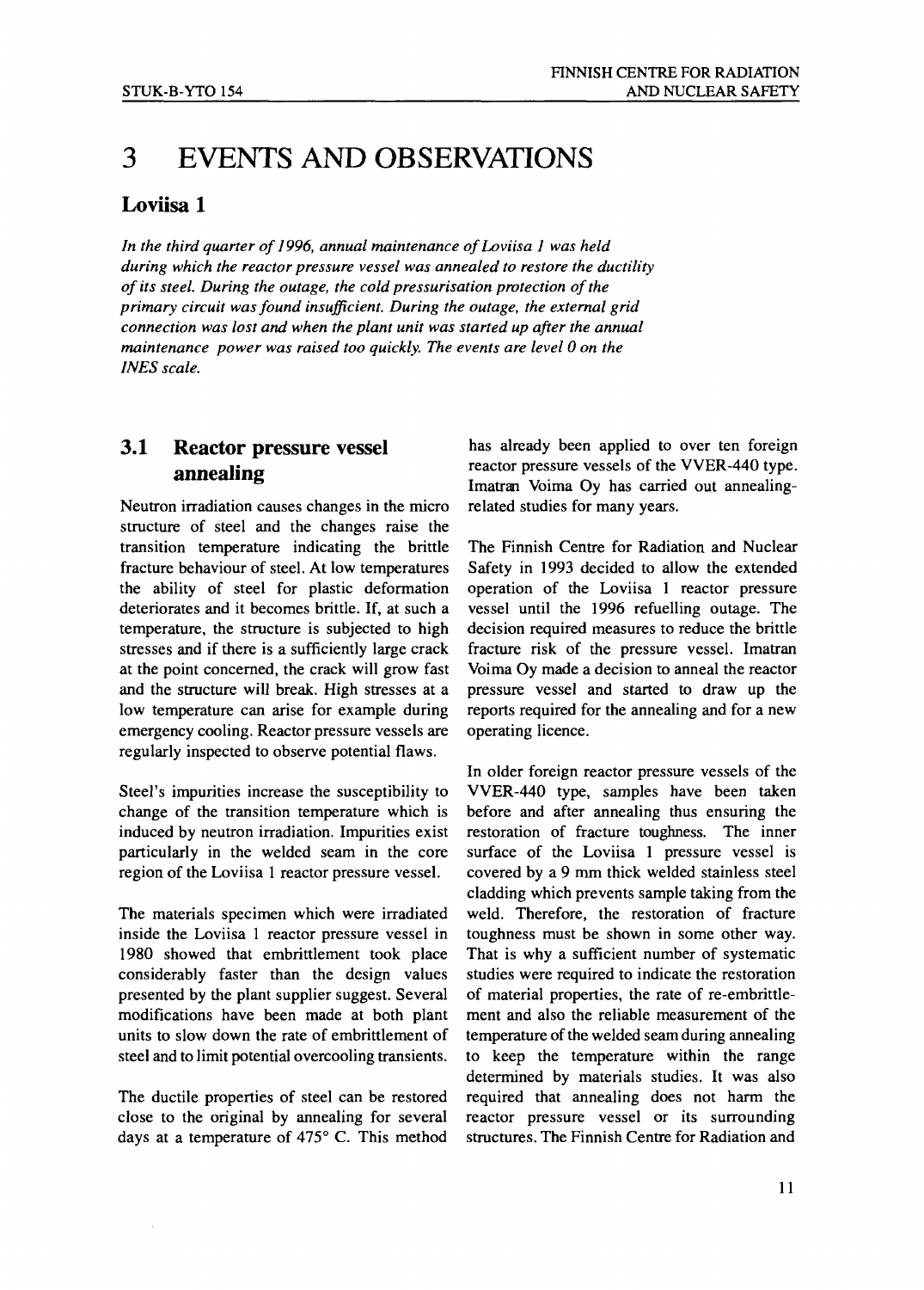Nuclear Safety reviewed and approved the annealing plans.

In the 1996 refuelling outage, an embrittled welded seam closest to the reactor core was annealed to 475.. .500°C for one hundred hours. The annealing was carried out by a joint enterprise formed by Skoda and Bohunice nuclear power plant and the annealing went according to the approved programme and without deviations. The Finnish Centre for Radiation and Nuclear Safety witnessed the execution of the annealing.

The Finnish Centre for Radiation and Nuclear Safety approved, according to the application of Imatran Voima Oy, the operation of the Loviisa reactor pressure vessel until the 2004 refuelling outage. In support of the application, Imatran Voima Oy submitted the pressure vessel's safety analysis which has been reviewed by the Centre. The transition temperature for the year 2004 has been very conservatively calculated and Imatran Voima Oy will re-assess it before the year 2004 utilising i.a. the results obtained from the irradiation samples manufactured of the tailored weld material and placed inside the pressure vessel in 1996. After three years the samples will be annealed and placed again in the core for re-irradiation.

#### **3.2 Insufficient cold pressurisation protection of the primary circuit during the annual maintenance outage**

Cold pressurisation protection is intended to prevent pressurisation of the reactor pressure vessel within pressure and temperature ranges where brittle fracturing can occur. If required, the protection system stops pumps which raise primary circuit pressure and switches off the heating resistors of the primary circuit pressuriser. The protection signal is accomplished only if, simultaneously, two out of three primary circuit pressure measurements exceed and two out of three temperature measurements are below set protection limits.

During the annual maintenance outage of Loviisa 1 from 17 to 19 August 1996, a primary circuit pressurisation test was conducted after the annealing of the reactor pressure vessel. A detailed plan had been drawn up for the test arrangements and the inspections during it. The operating personnel had also been issued instructions by an operational order pertaining to the test. The plan and the operational order required that the cold pressurisation protection function be in operation when primary circuit temperature is below 100°C. The protection function's operation was ensured on 17 August by tests prior to the heating of the primary circuit. When primary circuit pressure was raised during the pressure test the cold pressurisation protection stopped the pumps at 40 bar. The faulty operation of the protection function was attributed to the fact that some temperature measurement detectors were not in their right place, i.e. in their measuring pockets. They hung in the air, measuring room air temperature. The detectors had been taken out of the measuring pockets earlier to perform periodic inspections of piping. As the inspections were postponed to a later point of time in the outage the detectors were not returned to their measurement pockets. After having ascertained by other reliable measurements that primary circuit temperature was above 100° C as required, the cold pressurisation protection was switched off and the pressure test was accomplished in compliance with the programme. After the test, the primary circuit was cooled down but cold pressurisation protection was not switched on until on 19 August. The was not switched on until on 19 August. The protection function thus was not in operation as designed when temperature went below  $100^{\circ}$ C.

Due to the annual maintenance there was no nuclear fuel in the reactor pressure vessel during the event and it thus had no bearing on nuclear safety. However, when the event was analysed, some deficiencies were detected in the Loviisa plant's system of procedures and in work supervision at administrative level. Imatran Voima Oy has taken the necessary corrective measures to prevent recurrence.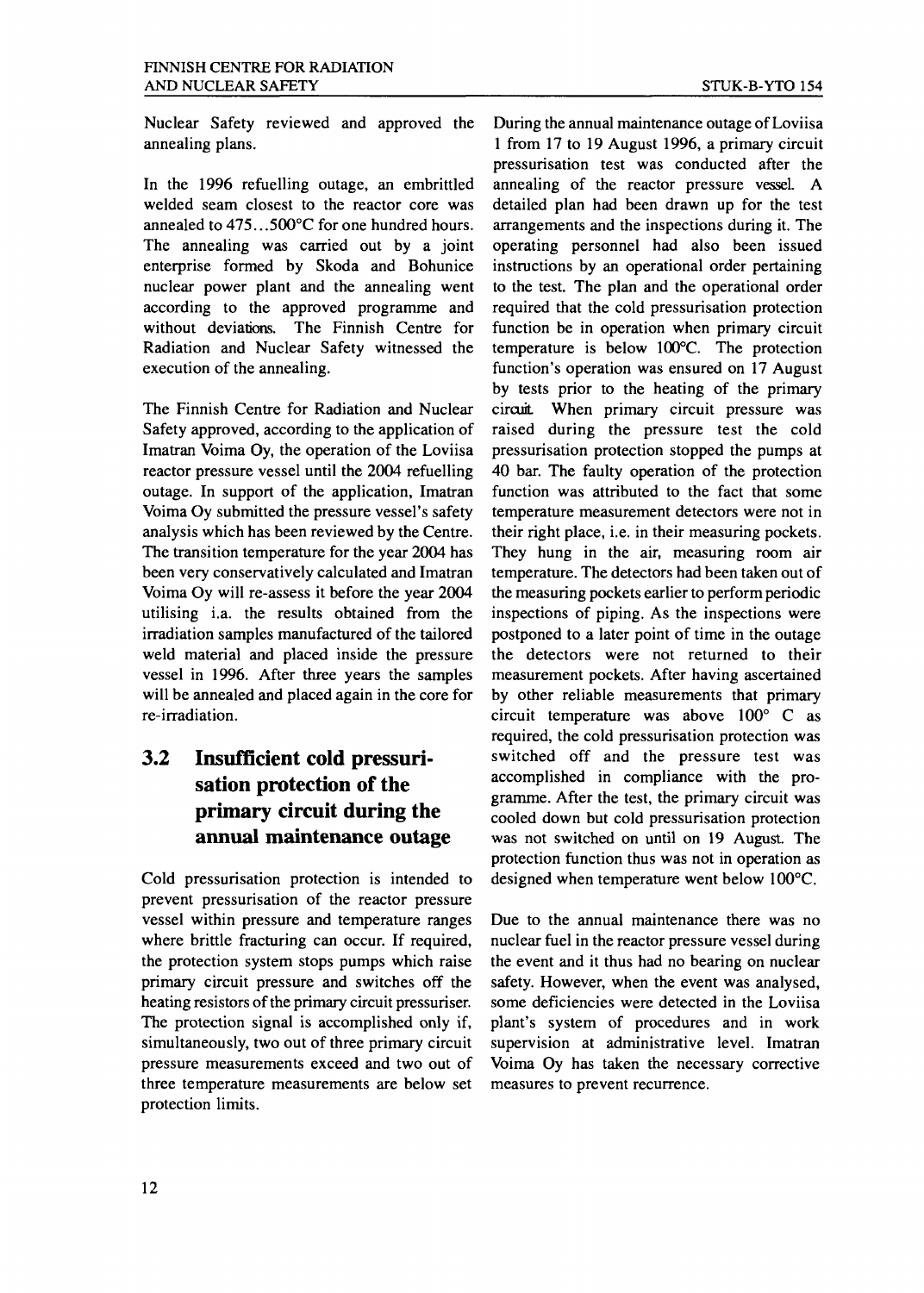#### 3.3 External grid loss at Loviisa 1 during the annual maintenance outage

The Loviisa plant units are supplied the electrical power they require during the annual maintenance outages by either the 400 kV or the 110 kV external grid. In case the external grid connection is lost, back-up diesels automatically start to supply the electrical power required by the units.

A transient occurred on 12 September 1996, during the Loviisa 1 annual maintenance outage, which resulted in the unit losing its external grid connection for a few minutes. At the time of the event, electrical power required by the unit was supplied by the 110 kV external grid since the 400 kV grid connection had been separated due to maintenance work The operation of one back-up diesel was being tested and the other three were ready for operation. In addition to the above, operational tests of the protection systems and switches of the 110 kV switchgear were also being performed relating to preventive maintenance of electrical systems. Due to a human error in connection with the tests, the 110 kV supply switch inadvertently opened, causing the loss of off-site power supply. The three back-up diesels in stand-by started as designed and supplied electrical power. The diesel generator undergoing testing had been in operation already before the event and it continued to operate as designed. Within a few minutes after the event, power supply from the 110 kV external grid was restored and the back-up diesels were stopped.

Since the whole plant unit was in cold shutdown state the event did not significantly affect its operation. The auxiliary power supply systems designed for loss of power events operated as designed and the event was thus of minor safety significance.

As a corrective measure, Imatran Voima Oy decided to minimise the possibility of malfunctions by making uniform control circuits installed when the connections for Loviisa's

110 kV switches are replaced. Imatran Voima Oy is also looking into administrative measures to prevent the loss of external grid connections due to corresponding operational tests.

#### 3.4 Power was raised too quickly during Loviisa 1 start-up after the annual maintenance

A nuclear power plant's power ascension is performed slowly to avoid quick, stress-related changes in fuel which could weaken its mechanical endurance. In the Technical Specifications the highest allowable power ascension rates for various situations are given. During the start-up of Loviisa 1 after the annual maintenance, power was raised at a rate of about 39 MW/h and within a power range of 40-53% of full power. The highest allowable power ascension rate is 20 MW/h. The erroneous power ascension rate was not noticed during the start-up but it was only detected in an inspection conducted later.

Before the power ascension rate was exceeded, a change of shift had just taken place during which power had constantly been kept at about 40% for a long time. The new shift misinterpreted the meaning of the power ascension rate 20 MW/h which is allowable within the 35-53% power range. They assumed that low power ascension rate during the shift change allowed a higher power ascension rate later on, as long as the average power ascension rate within the power range in question did not exceed the allowable limit. It was due to this erroneous interpretation that the new shift used a power ascension rate too high when it continued power ascension within the 40-53% power range.

The power ascension which was too quick may have weakened the fuel's endurance to some extent, adding to the probability of a small fuel leak later on. Fuel leaks are monitored by following the acitivity concentration of primary circuit water. Sporadic fuel cladding failures have been taken into account in the design of Loviisa power plant.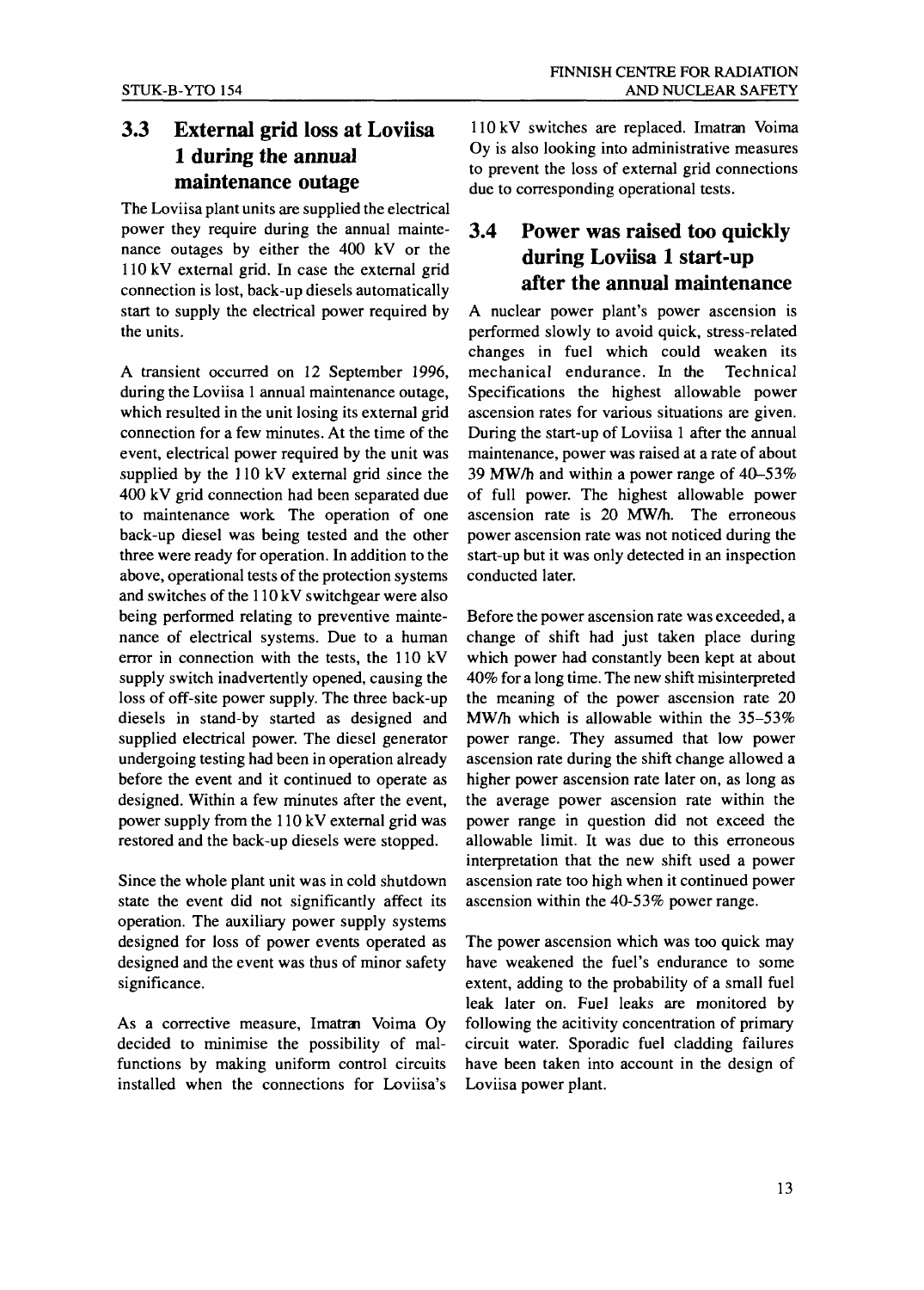### Loviisa 2

*No reportable events occurred at Loviisa 2 in the second quarter of 1996.*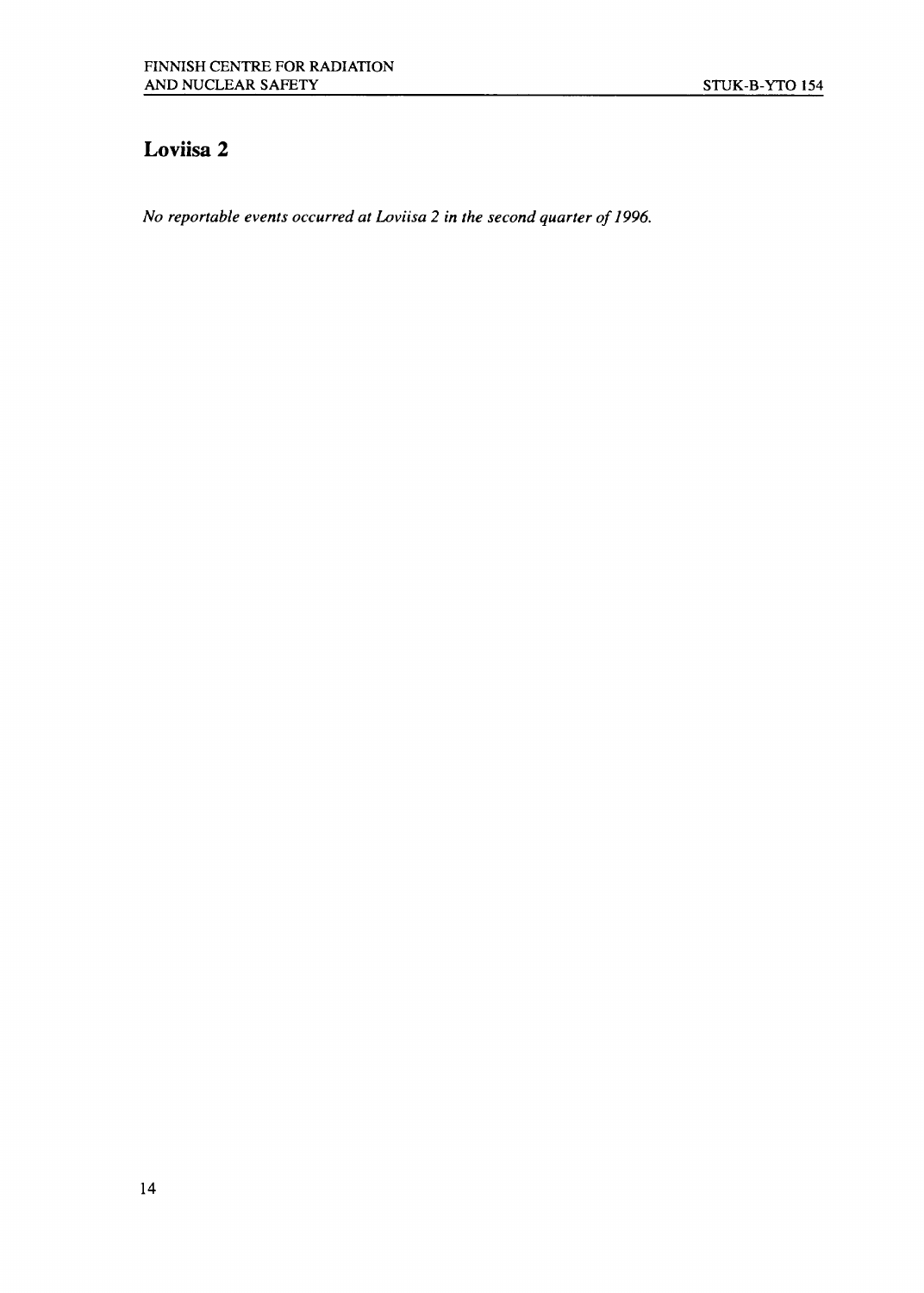#### **Olkiluoto 1**

*In the third quarter of 1996, an operational transient due to a high level in the drainage tank of the steam reheater occurred at Olkiluoto 1. A disturbance in the 400 kV external grid caused a reactor scram at both plant units. The events are level 0 on the INES scale.*

#### **3.5 Operational transient at Olkiluoto 1 due to high steam reheater drainage tank level**

The steam reheater system of the turbine plant transfers steam from high to low pressure turbine. The system dehumidifies and heats the steam. The steam reheater system has tanks for collecting humidity. The level of the drainage tanks is monitored by means of level transmitters and the data transmitted by them is used to control the reheater control valves and, further, the emergency drainage valves.

Olkiluoto 1 was being operated at 105% reactor power on 15 July 1996 when one reheater drainage tank level switch for the first time sent an alarm signal for high level for about four seconds at 00.06 hours The control room personnel checked the drainage tank level and noted the alarm to have been erroneous. The alarm was repeated after 30 minutes, however, and was valid for about 40 seconds.

Because the alarm signal lasted for more than 20 minutes the live steam valves of the steam reheater closed and the bypass control valves opened to control turbine and reactor pressure. Following the reduction of pressure, there was turbulence in the drainage tank and, due to the raised level of the tank, the primary circulation pumps began to operate at reduced speed. In consequence of the event, reactor power decreased as designed to a power level of about 62%.

The erroneously tripped level switch was examined. The event was assumed to have been caused by a contact deteriorated due to oxidation or other impurities. The closing of the live steam valves of the steam reheater for its part was due to a design failure in the acknowledgement of the alarm signal. A corresponding event had occurred on 30 June 1996 and an unacknowledged trip condition pertaining to it was already in force.

The event had no bearing on plant safety. According to preliminary investigations, the event was caused both by aged level transmitters and a design error in the alarm acknowledgement procedure of the sub-system in question. Teollisuuden Voima Oy will replace all contacts of the level transmitters in question in the turbine automation system and other systems during the next two years. The defective level transmitters have been sent for checks to find out the cause of the contact failure. The design error in the alarm signal's acknowledgement will be fixed in the forthcoming 1997 annual maintenance outage.

#### **3.6 Reactor scram at the Olkiluoto plant units due to a disturbance in the 400 kV external grid**

Olkiluoto nuclear power plant normally supplies electricity to the 400 kV external grid. If this connection is lost the reactor switches to low power level, i.e. house load operation, to supply electricity for the plant's own systems. Should this fail, power is supplied by the 110 kV off-site grid. Power supply to safety-significant functions has also been ensured by on-site diesel generators, four at each plant unit. Such redundancy in power supply also during shutdown state is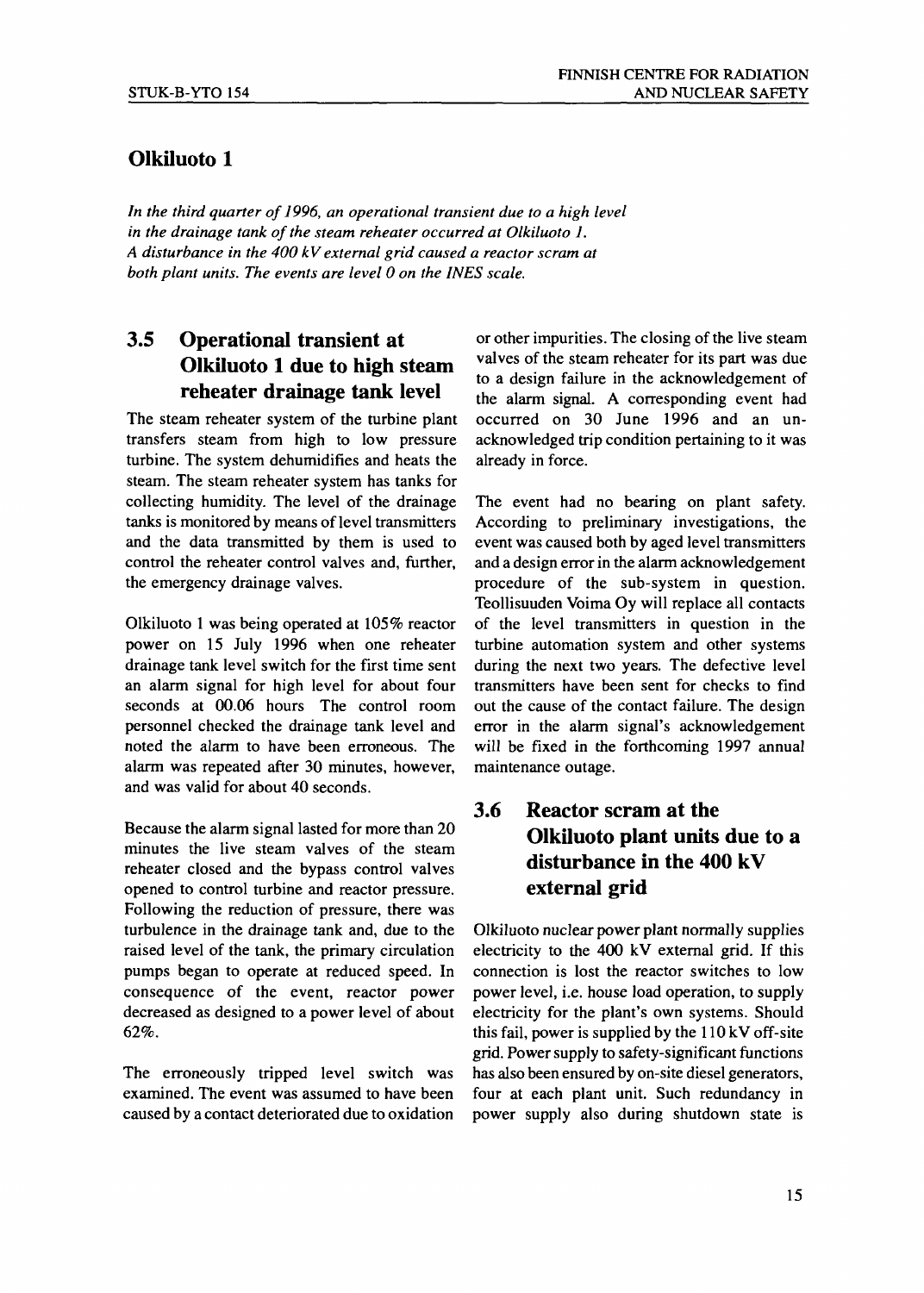necessary because a nuclear reactor generates heat even when in shutdown state. This decay heat must be removed from the reactor to avoid damage.

A ground contact occurred in the 400 kV national grid on 24 July 1996, causing the automatic disconnection from the grid of both Olkiluoto plant units. The Olkiluoto 1 reactor was operating at 95% power and the Olkiluoto 2 reactor at 100% power when the disturbance occurred.

Early in the disturbance Olkiluoto 1 switched to house load operation and reactor power settled at about 60% in consequence of the reduction in the operating speed of the primary circulation pumps. Steam was directed past the turbine to the condenser, and pressure control was switched over to by-pass valves. At this stage, the unit's automation and the systems it controls operated as designed. In about one minute from the start of the disturbance, however, the condenser level measurement indicated increased level due to which a reactor scram was initiated by the protection system. According to the estimates made, however, the scram may have been caused by increased condenser pressure which caused water level to rise in the level measurement equipment tubing. Corresponding excessive sensitivity of the level measurement equipment has been observed earlier during certain operational transients. Since the condenser was no more available for use as a heat sink, an automatic device simultaneously initiated steam discharge to the containment building condenser pool. Blow-down into the condenser pool resulted in a turbulent reactor surface which actuated a protection function closing the steam line isolation valves. At this stage of the transient, power was supplied by the main generator whose operating speed was decreasing.

At the time of the grid disturbance, one diesel generator at Olkiluoto 1 was undergoing a load test according to the periodic test programme. A brief increase in the turbine's operating speed at the early stages of the disturbance caused an overfrequency in the supply voltage of the desel generator and the diesel generator in question was tripped by the protection system. The reactor protection system switched the plant unit's other three diesel generators to no-load operation.

The reduced operating speed of the main generator caused the opening of the generator switch. The resulting undervoltage of the house load operation grid actuated an automatic switching device which ensures power supply from the external grid. The device switched the power supply of the 6 kV power supply system for house load operation to take place from the 110 kV external grid. Due to an undervoltage in the diesel-backed 690 kV busbars, three diesel generators were connected to their own busbars by automatic devices as designed and began to supply power. Voltage was manually connected to the fourth 690 kV busbar whose diesel generator had tripped from overvoltage.

The situation then stabilised and power supply for even the 690 kV diesel-backed busbars supplied power by diesel generators were switched to take place from the 110 kV external grid, and the diesel generators were stopped.

At Olkiluoto 2, reactor pressure control failed in connection with the grid disturbance and a reactor scram was initiated by the brief pressure increase. The plant unit's power supply was automatically switched to take place from the 110 kV external grid. The diesel generators of three sub-systems went on no-load operation as designed and, due to a periodic test, the fourth diesel generator had been in operation even before the disturbance.

According to investigations, the event was initiated by a ground contact caused by a tree growing beneath the 400 kV transmission line.

Based on the analyses made and the reports received fran Teollisuuden Voima Oy, both plant units mostly operated according to design during the disturbance. In addition to the above malfunctions, automated start-up of the auxiliary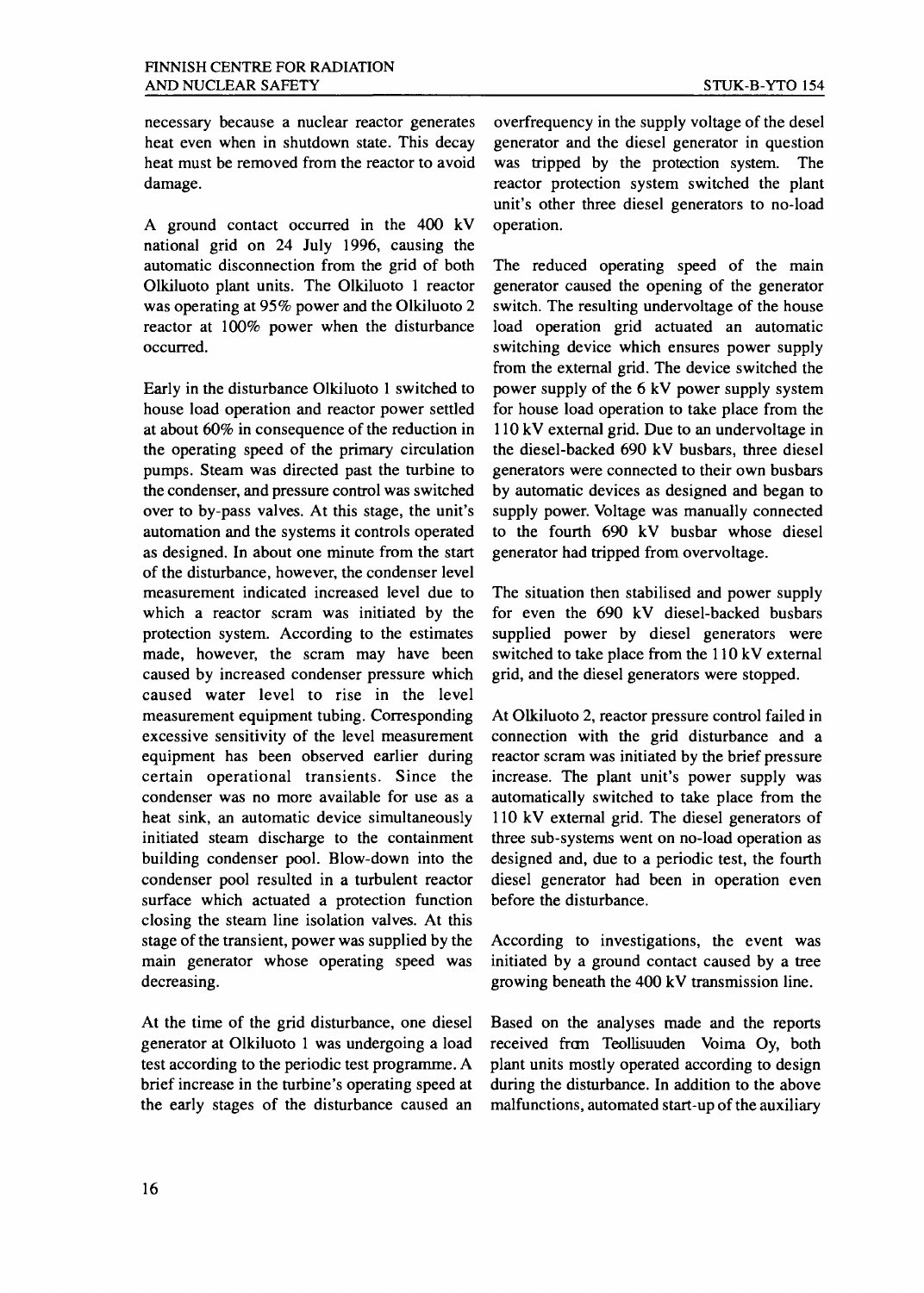feedwater pump according to design failed at both units. To find out what caused this operational deviation, Teollisuuden Voima Oy has launched investigations to identify a potential design error in startup automation and to carry out the modifications required in the control<br>logic. Teollisuuden Voima Oy will also Voima Oy will also investigate on a wider scale the possibility of making more reliable the plant's switching to house-load operation and keeping it that way.

Modification of the protection system and improvement of the condenser level measurement will be analysed among other things.

Olkiluoto 2 was connected to the national grid at 20.26 hours the same evening and Olkiluoto 1 at 03.07 hours the next morning.

This event did not significantly affect nuclear safety.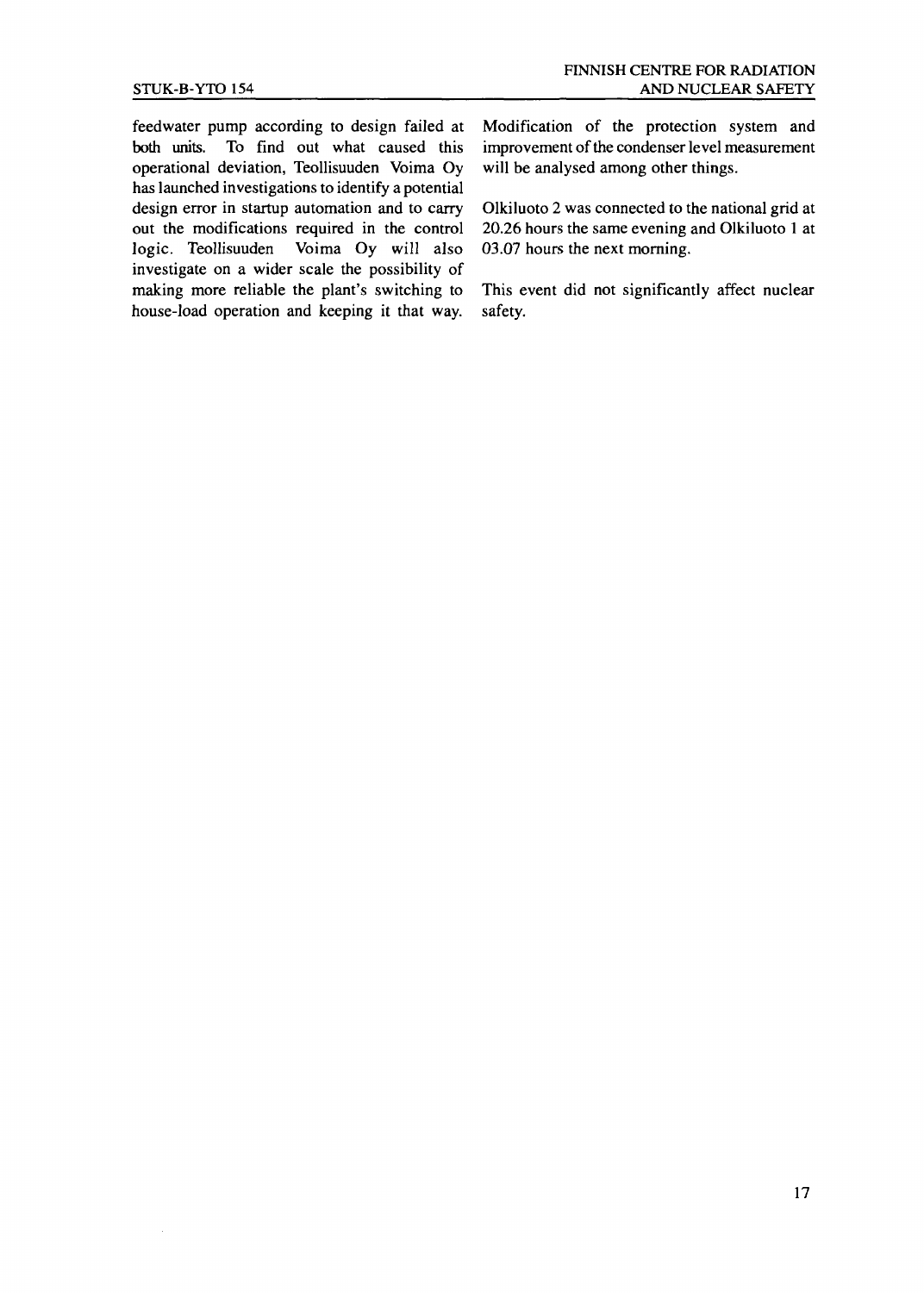#### **Olkiluoto 2**

*In the third quarter of 1996, three reactor pressure vessel safety valves unnecessarily opened in a periodic test at Olkiluoto 2. During preventive maintenance of the back-up diesel generators of Olkiluoto 2, a fuel transfer pump motor was replaced at the wrong plant unit by mistake. These events are level 0 on the INES scale.*

#### **3.7 Unnecessary opening of three reactor pressure vessel safety valves during a periodic test at Olkiluoto 2**

The overpressurisation protection of the reactor pressure vessel of the Olkiluoto plant units is taken care of by the relief system. The opening signal for the relief valves comes from i.a. the function initiated by the reactor protection system condition "high reactor pressure". The protection system comprises four individual control channels. When two of them are actuated, the necessary protection function is initiated.

A periodic test of the reactor pressure vessel instrumentation system was being carried out at Olkiluoto 2 on 8 August 1996. The condition "high reactor pressure" was being checked for proper functioning. In the test, it was intended to test the operation of limit value detectors indicating pressure and which belong to each of the four control channels. During the test, one sub-condition is tripped at a time and the sending of a protection signal is ensured.

The test was performed according to the procedures by first tripping the limit value detector of channel A. The sub-condition of B was already erroneously on trip mode and thus the simultaneous activation of two sub-systems caused the opening of three discharge valves. Two safety valves were open for about three seconds and the manually closed quick-opening valve for about 30 seconds. The opening of the valves caused a pressure reduction of about 2.2 bar and a 115% power peak in the reactor. The control room personnel reduced reactor pressure to 95% according to the procedures.

Investigations after the event showed that the tripping of sub-condition B was due to a clearly higher transfer resistance in the relay's pair of contacts. Teollisuuden Voima Oy has submitted the relay to further examination. Potential further measures will be decided on the basis of the results.

The valve's opening had no immediate bearing on nuclear safety. However, the event could have caused an operational transient and actuated the reactor protection system.

#### **3.8 The motor of a back-up diesel generator fuel transfer pump was replaced at wrong plant unit**

Both Olkiluoto plant units have four back-up diesel generators subject to preventive maintenance according to a pre-determined programme. At Olkiluoto 2, preventive maintenance of one diesel generator and its related components was begun on 2 September 1996. In connection with the maintenance, the entire diesel generator was replaced with a diesel generator which had undergone overhaul. The work took about four days.

The replacement of the motor of the diesel generator's fuel transfer pump was among the work to be done during preventive maintenance. The preventive maintenance assignment on 2 September 1996 was erroneously carried out for a component at the wrong plant unit. The decoupling of the electricity supply cables of the transfer pump's motor and the replacement of the pump itself was made at Olkiluoto 1 although it was due at Olkiluoto 2. The error was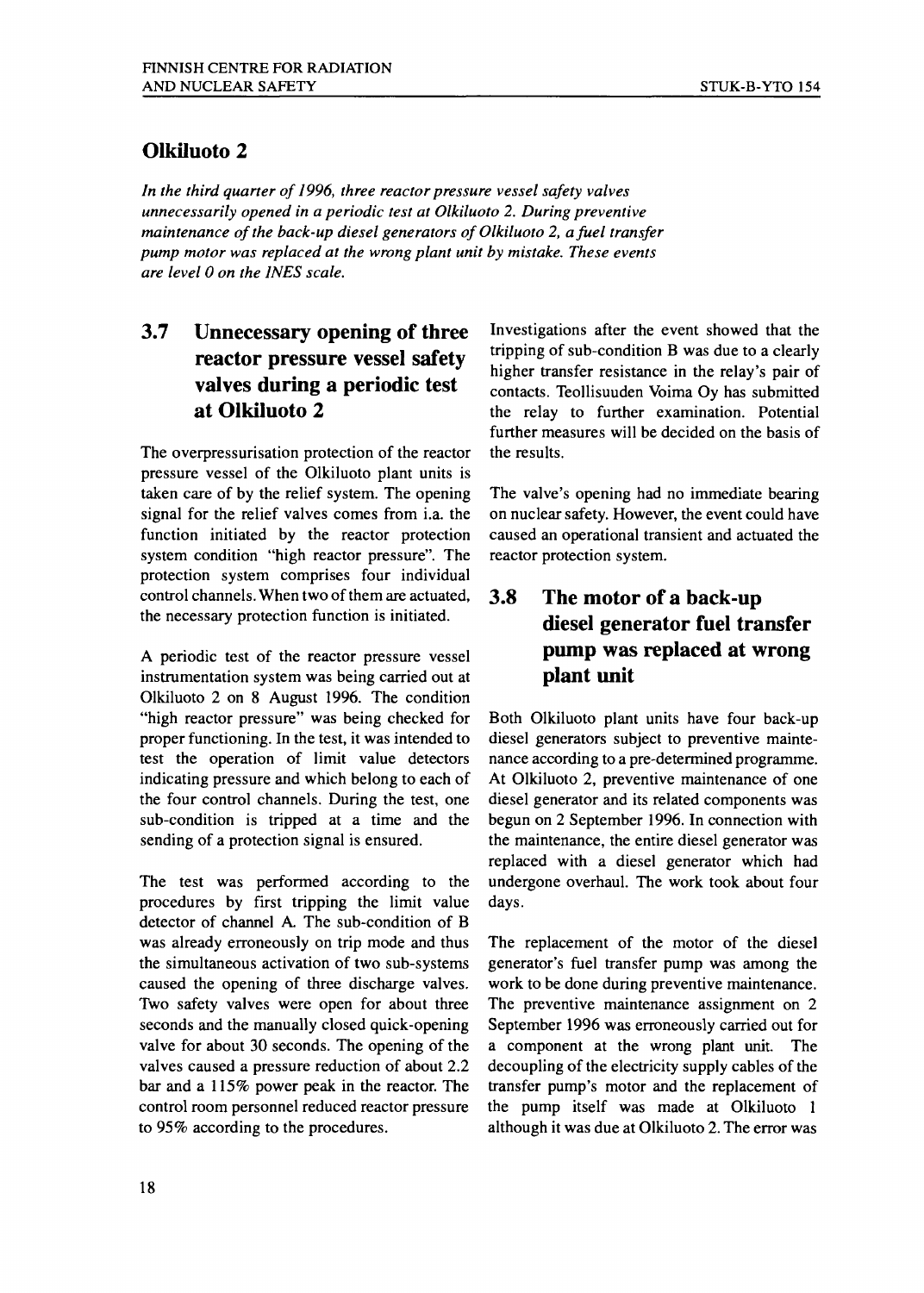not noticed in connection with the incoupling of the cables and the motor because the motor did not start and the cables were not energized during the maintenance. The error was detected in the pump's performance test on 6 September 1996.

The fuel transfer pump injects fuel from an outside storage tank common for the back-up diesels to motor-specific day tanks beside each diesel motor. Both plant units have their own storage tanks and, beside them, four fuel transfer pumps each of which, if necessary, pump fuel to the day tanks of each of the four diesels. The pumps automatically start from decreased day tank level.

Auxiliary components essential for the operation of the diesel generator, such as the fuel transfer

pump, must be operational. In this case, the fuel transfer pump of one diesel was inoperable at Olkiluoto 1 during the replacement. Other fuel transfer pumps were available however, reducing the event's actual bearing on safety.

The situation endangered personal safety in the sense that safety measures concerning the motor's replacement were intended for the device in Olkiluoto 2 but the work was done in Olkiluoto 1. If the motor had received a signal to start, its supply cables would have been energized.

The on-site identification system which is based on room and component identification symbols is not working very well in areas outside the plant building. Teollisuuden Voima Oy has initiated a root cause analysis into the causes of the event and the related deficiencies.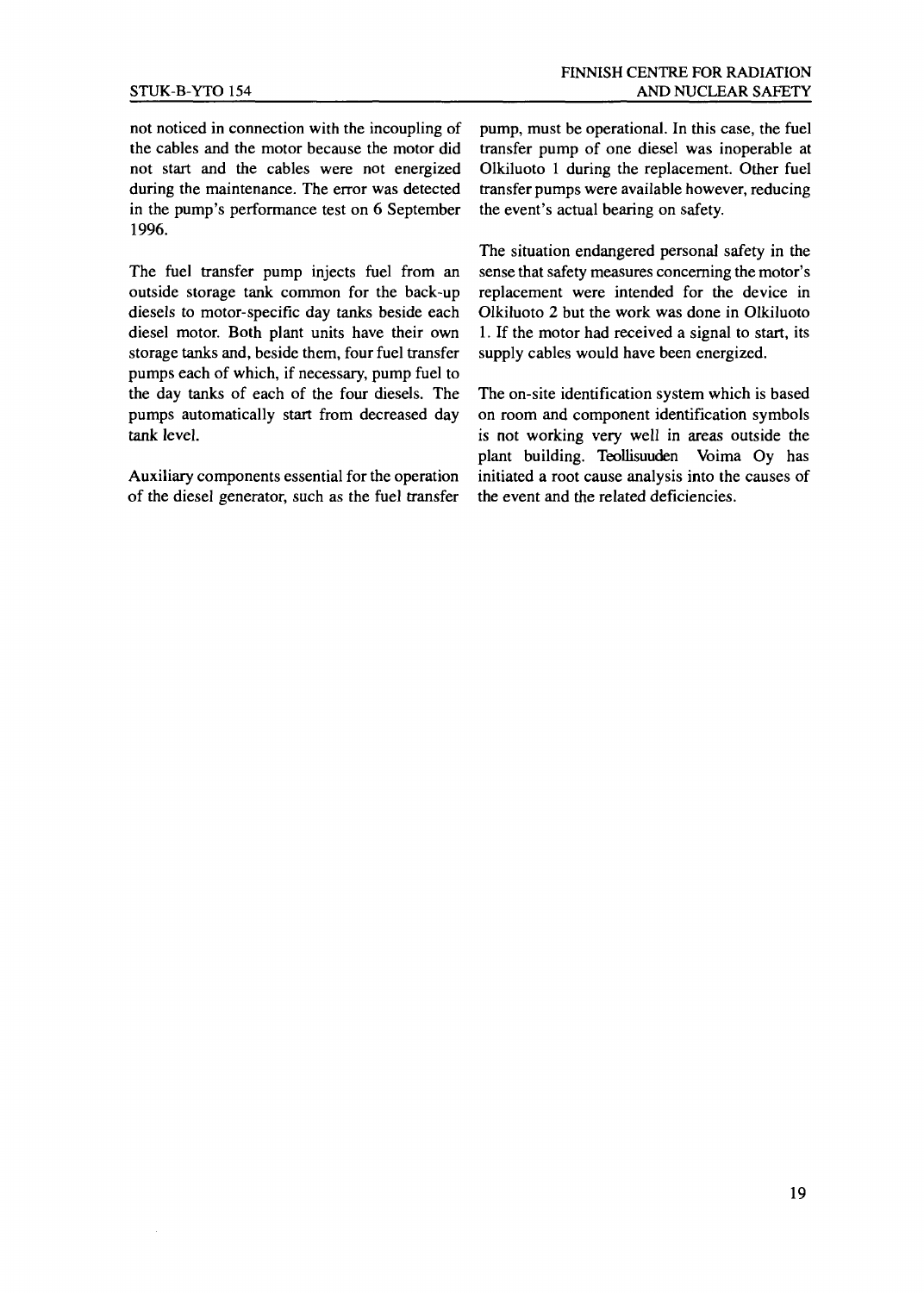#### **Olkiluoto 1 and 2**

*Analyses relating to the modernisation of the Olkiluoto plant units have shown that the cubical content of the containment buildings of the units is larger than assumed. The error is assessed to be of minor safety significance.*

#### **3.9 The cubical content of the containment buildings of the Olkiluoto plant units is larger than assumed**

In connection with analyses relating to the modernisation of Olkiluoto plant units it was discovered that the cubical content of the containment building dry space exceeds by about 200 m<sup>3</sup> the value  $4350 \text{ m}^3$  used in accident analyses. In accident analyses including a large coolant circuit leak, 3.69 bar is the maximum pressure obtained using the incorrect containment cubical content. The use of the correct cubical content increases the pressure to 3.89 bar. The containment is designed to withstand pressure up to 4.7 bar. This design pressure is not exceeded even though the corrected value is used for the cubical content of dry space. Margin to design pressure is reduced, however.

Due to the error, containment leaktightness tests have been conducted at too low pressure due to which the leaks measured during the tests are probably smaller than the actual values. The results of the tests have been below the acceptance limits set for them, however, and the error is thus assessed to be of minor safety significance for containment leaktightness

Due to the event, Teollisuuden Voima Oy will examine the event and analyse the effect of the detected error on the results of the containment leaktightness test. On the basis of the results of this examination, the requirements for a containment building leaktightness test and isolation valves in the Technical Specifications are changed to correspond to the new testing pressure and the new total cubical content of the containment building. Furthermore, the instructions for leaktightness tests will be correspondingly revised.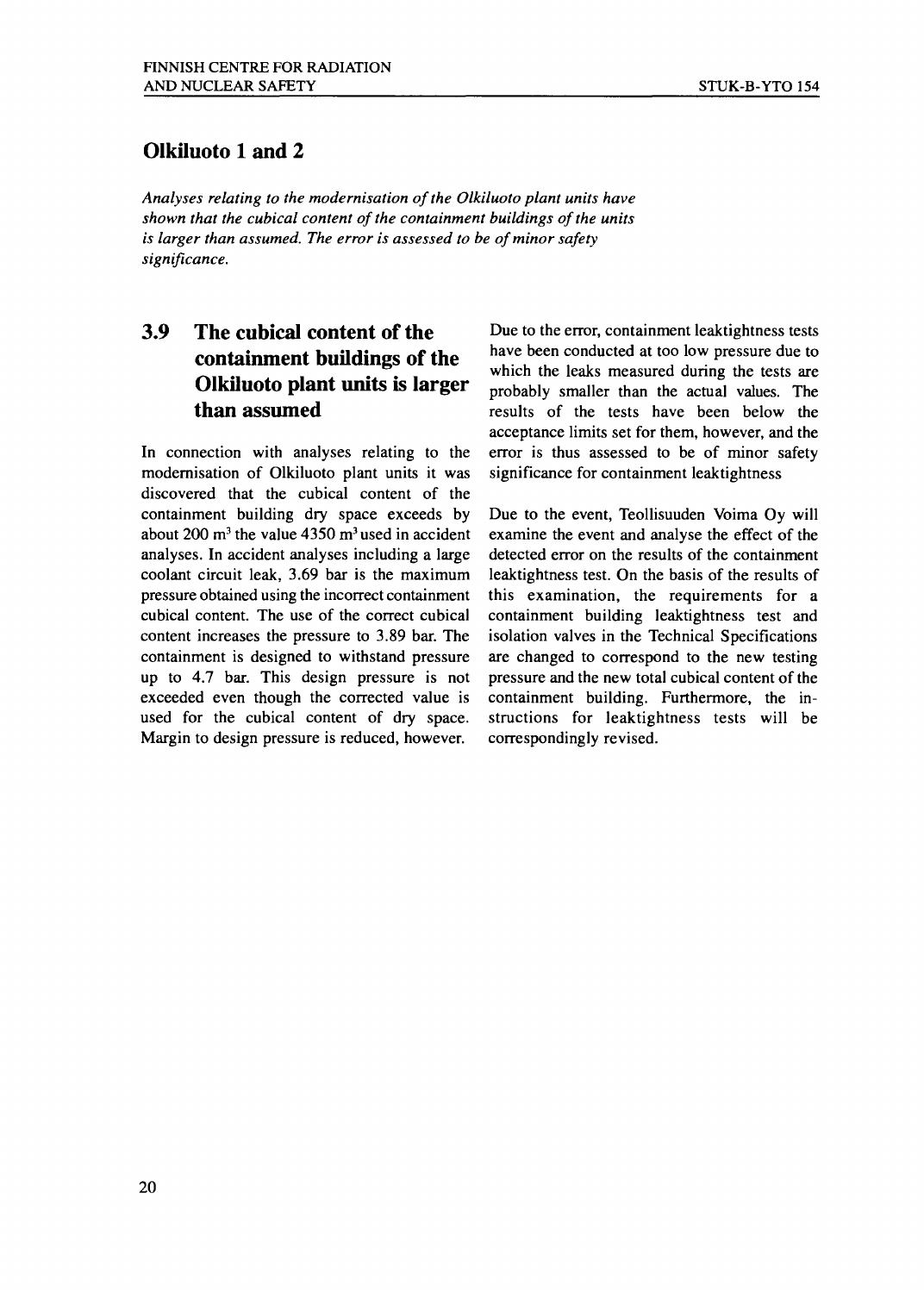# 4 RADIATION SAFETY

*Individual doses to nuclear power plant personnel were below the annual dose limit. Also environmental releases were well below the release limits. In samples collected around the Finnish nuclear power plants, radioactive substances originating from the plants were measurable in such quantities only as have no bearing on the radiation exposure of the population.*

#### 4.1 Occupational exposure

The highest individual dose received at a Finnish nuclear power plant in the third annual quarter was 18.7 mSv and it was received at Loviisa nuclear power plant. The Radiation Decree stipulates that the effective dose caused by radiation work to a worker shall not exceed 50 mSv in any single year. The dose may not exceed 20 mSv per year as an average over five years. This monitoring of the annual average was started at the beginning of 1992. Radiation doses at Loviisa and Olkiluoto nuclear power plants have been below authorised limits.

Occupational dose is mainly incurred in work performed during annual maintenance outages. The annual maintenance outage of Loviisa 1 and part of Loviisa 2's annual maintenance were in this annual quarter.

The individual dose distribution of nuclear power plant personnel is given in Table III which specifies the number of exposed individuals by dose range and plant site. This information is from STUK's central dose register.

Collective occupational dose at the Loviisa plant units was 1.97 manSv and 0.03 manSv at the Olkiluoto units in this quarter. According to a STUK Guide, the collective dose limit for one plant unit is 2.5 manSv per one gigawatt of net electrical power averaged over two successive years; this means a total annual collective dose of 2.22 manSv/year and of 3.56 manSv/year for the Loviisa and Olkiluoto units respectively.

#### 4.2 Radioactive releases into the environment

In Table IV, the releases of radioactive substances measured at each plant site and the annual release limits are given. During this report period, releases into the environment were well below authorised limits.

#### 4.3 Environmental monitoring

Radiation safety in the vicinity of Finnish nuclear power plants is ensured by regular sampling and analysis programmes. The environmental distribution of radioactive releases and their transfer to food chains is monitored and it is thus ensured that the releases remain below authorised limits. In this quarter, a total of 173 samples was analysed according to the programmes.

Radioactive substances originating from Loviisa nuclear power plant were measured in nine samples of air, three samples of deposition, four samples of seaweed, three samples of sedimenting matter and two samples of sea water. The most common nuclides originating from the nuclear power plants were cobalt-58 and -60, manganese-54 and silver-110m. In addition, some samples contained antimony-124, zirkonium-95 or niobium-95. The samples of sea water had tritium concentrations slightly above normal.

In samples collected around Olkiluoto nuclear power plant, radioactive substances originating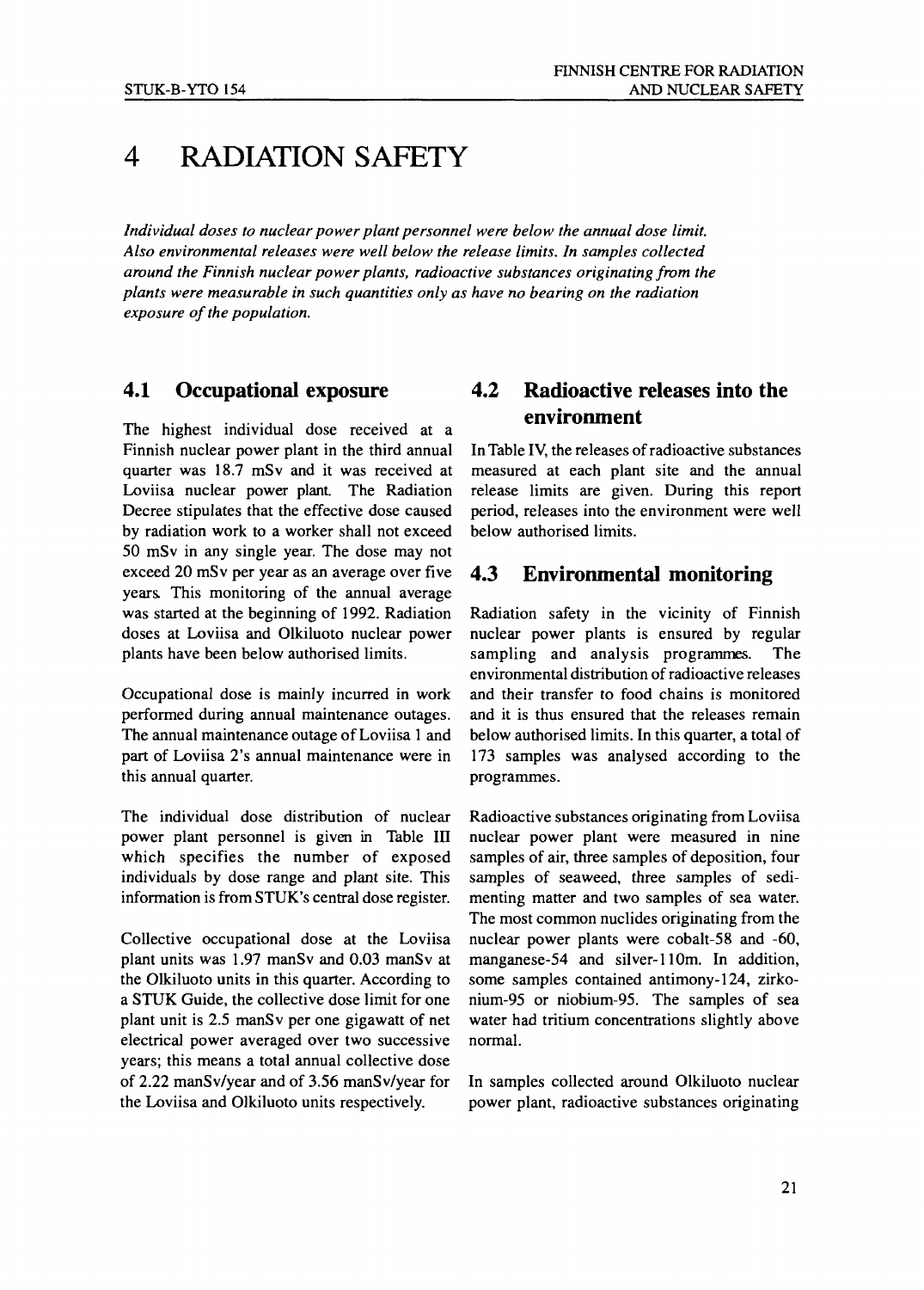|           | Third quarter 1996 |           |                    | From beginning of 1996 |                |                    |
|-----------|--------------------|-----------|--------------------|------------------------|----------------|--------------------|
|           | Loviisa            | Olkiluoto | Total <sup>*</sup> | Loviisa                | Olkiluoto      | Total <sup>-</sup> |
| < 0.5     | 223                | 86        | 314                | 238                    | 532            | 705                |
| $0.5 - 1$ | 101                | 9         | 121                | 106                    | 273            | 353                |
| $1 - 2$   | 114                | 9         | 151                | 117                    | 217            | 319                |
| $2 - 3$   | 74                 |           | 93                 | 79                     | 91             | 160                |
| $3 - 4$   | 45                 |           | 58                 | 51                     | 52             | 99                 |
| $4 - 5$   | 35                 |           | 48                 | 36                     | 36             | 79                 |
| $5 - 6$   | 31                 |           | 47                 | 28                     | 12             | 45                 |
| $6 - 7$   | 26                 |           | 31                 | 27                     | 12             | 50                 |
| $7 - 8$   | 21                 |           | 31                 | 21                     | 7              | 45                 |
| $8 - 9$   | 15                 |           | 21                 | 13                     | 4              | 37                 |
| $9 - 10$  | 14                 |           | 26                 | 13                     | 6              | 31                 |
| $10 - 11$ | 8                  |           | 15                 | 9                      | 5              | 28                 |
| $11 - 12$ | 6                  |           | 7                  | 9                      | 7              | 21                 |
| $12 - 13$ | 6                  |           | 8                  | 5                      |                | 10                 |
| $13 - 14$ | 4                  |           | 7                  | 5                      | $\overline{c}$ | 11                 |
| $14 - 15$ |                    |           | 1                  | $\mathbf{1}$           | 1              | 7                  |
| $15 - 16$ | 4                  |           | 4                  | 3                      |                | 5                  |
| $16 - 17$ | 3                  |           | 3                  | 4                      |                | 8                  |
| $17 - 18$ | 1                  |           | 1                  | 2                      |                | 5                  |
| $18 - 19$ | 1                  |           | 1                  | 1                      |                | 3                  |
| $19 - 20$ |                    |           |                    |                        |                | $\overline{2}$     |
| $20 - 25$ |                    |           | 1                  |                        |                | 4                  |
| >25       |                    |           |                    |                        |                |                    |

Table **III.** Occupational dose distribution in the third quarter of 1996 and from beginning of 1996.

from the power plant were detected only in indicator samples of the marine environment (seaweeds and sinking matter). The nuclides detected were manganese-54, cobalt-58 and -60. All these concentrations were low and require no measures.

Radioactive strontium and caesium isotopes (strontium-90, caesium-134 and -137) and plutonium isotopes (plutonium-238, 239+240)

and tritium originating from the Chernobyl accident and the fallout from nuclear weapons tests are still measurable in environmental samples. Natural radioactive substances (i.a. beryllium-7, potassium-40, decay series of uranium and throrium) are also detected whose concentrations in the samples in question are usually much higher than the concentrations of nuclides originating from the power plants or fallout.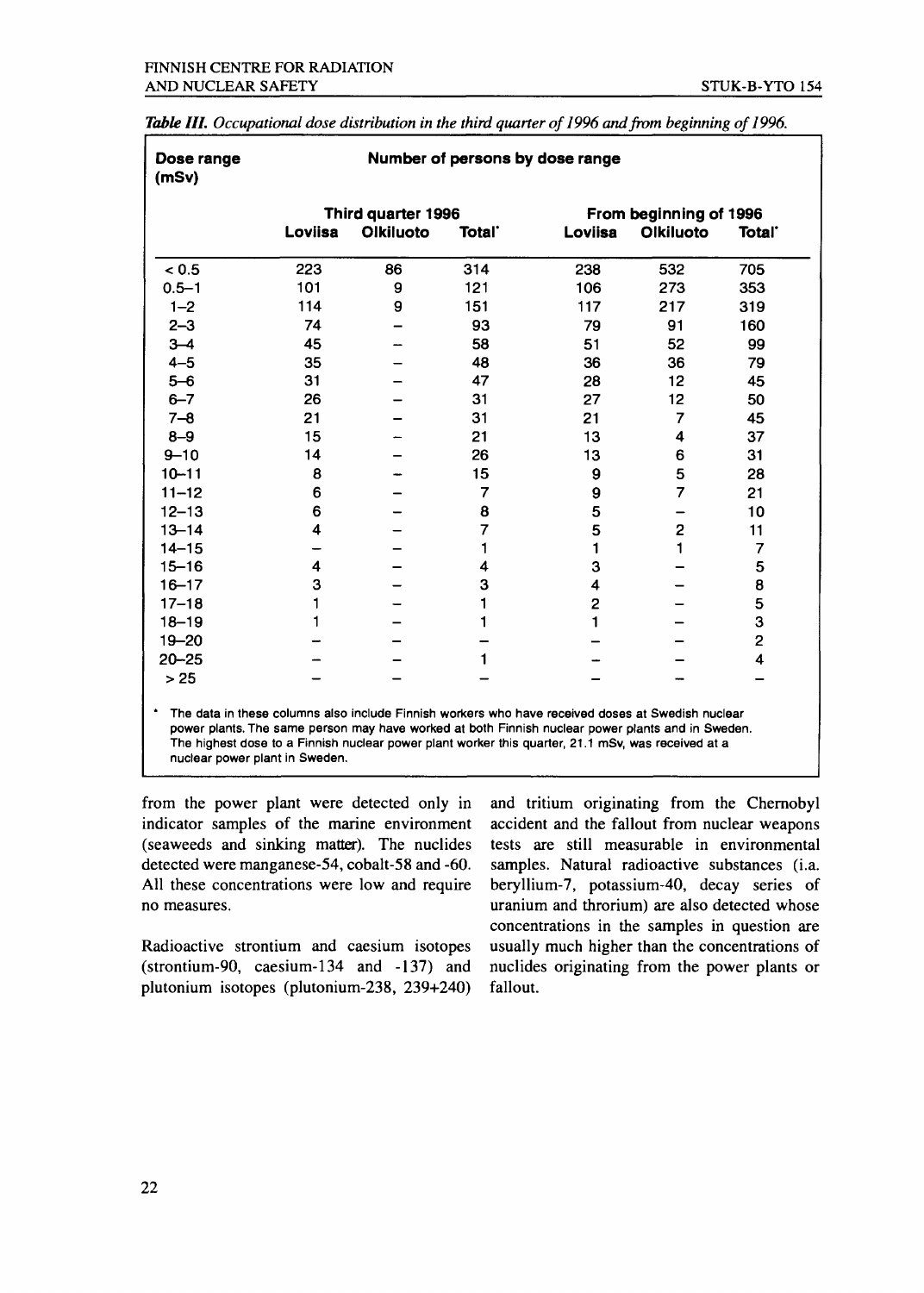#### *Table TV. Radioactive releases by plant site, third quarter 1996.*

| Gaseous effluents (Bq) a)                                                                                                                                                                                                                                                                                |                                                   |                                               |                                          |                                            |                                            |
|----------------------------------------------------------------------------------------------------------------------------------------------------------------------------------------------------------------------------------------------------------------------------------------------------------|---------------------------------------------------|-----------------------------------------------|------------------------------------------|--------------------------------------------|--------------------------------------------|
| <b>Plant site</b>                                                                                                                                                                                                                                                                                        | <b>Noble gases</b><br>(Krypton-87<br>equivalents) | <b>lodines</b><br>(lodine-131<br>equivalents) | <b>Aerosols</b>                          | <b>Tritium</b>                             | Carbon-14                                  |
| Loviisa<br>Report period<br>Early 1996                                                                                                                                                                                                                                                                   | $8.4 \cdot 10^9$ b)<br>$2.3 \cdot 10^{10}$ b)     | $6.1$ 10 <sup>5</sup><br>$6.2 \cdot 10^{5}$   | $1.5 \cdot 10^{8}$<br>$1.5 \cdot 10^{8}$ | $4.9 \cdot 10^{10}$<br>$1.6 \cdot 10^{11}$ | $1.1 \cdot 10^{10}$<br>$8.1 \cdot 10^{10}$ |
| <b>Olkiluoto</b><br><b>Report period</b><br><b>Early 1996</b>                                                                                                                                                                                                                                            | $1.4 \cdot 10^{11}$<br>$8.7 \cdot 10^{12}$        | $9.9 \cdot 10^{5}$<br>$2.4 \cdot 10^{7}$      | $4.7 \cdot 10^{5}$<br>$1.3 \cdot 10^{7}$ | $6.1 \cdot 10^{10}$<br>$1.6 \cdot 10^{11}$ | c)<br>c)                                   |
| <b>Annual release limits</b><br>Loviisa<br>Olkiluoto                                                                                                                                                                                                                                                     | $2.2 \cdot 10^{16}$<br>$1.8 \cdot 10^{16}$        | $2.2 \cdot 10^{11}$<br>$1.1 \cdot 10^{11}$    |                                          |                                            |                                            |
| Liquid effluents (Bq) a)                                                                                                                                                                                                                                                                                 |                                                   |                                               |                                          |                                            |                                            |
| <b>Plant site</b>                                                                                                                                                                                                                                                                                        | <b>Tritium</b>                                    | <b>Other nuclides</b>                         |                                          |                                            |                                            |
| Loviisa<br><b>Report period</b><br><b>Early 1996</b>                                                                                                                                                                                                                                                     | $2.2 \cdot 10^{12}$<br>$7.6 \cdot 10^{12}$        | $6.6 \cdot 10^{6}$<br>$5.4 \cdot 10^{7}$      |                                          |                                            |                                            |
| <b>Olkiluoto</b><br><b>Report period</b><br><b>Early 1996</b>                                                                                                                                                                                                                                            | $2.7 \cdot 10^{11}$<br>$1.9 \cdot 10^{12}$        | $3.0 - 10^9$<br>$1.4 \cdot 10^{10}$           |                                          |                                            |                                            |
| <b>Annual release limits</b><br>Loviisa<br>Olkiluoto                                                                                                                                                                                                                                                     | $1.5 \cdot 10^{14}$<br>$1.8 \cdot 10^{13}$        | $8.9 \cdot 10^{11}$ e)<br>$3.0 \cdot 10^{10}$ |                                          |                                            |                                            |
| a) The unit of radioactivity is Becquerel (Bq); 1 Bq = one nuclear transformation per second.<br>b) In addition, the calculated release of argon-41 from Loviisa 1 and 2 in krypton-87 equivalents was $2.5 \cdot 10^{11}$ Bq<br>in the report period and $8.6 \cdot 10^{12}$ Bq from beginning of 1996. |                                                   |                                               |                                          |                                            |                                            |

c) The carbon-14 release-estimate based on experimental data was 1.7 • 10" Bq in Olkiluoto in the report period and 4.7 • 10" Bq from beginning of 1996.

d) The figure shows the release limit for the Loviisa plant site, assuming that the sum of various types of release limit shares shall be smaller than or equal to 1.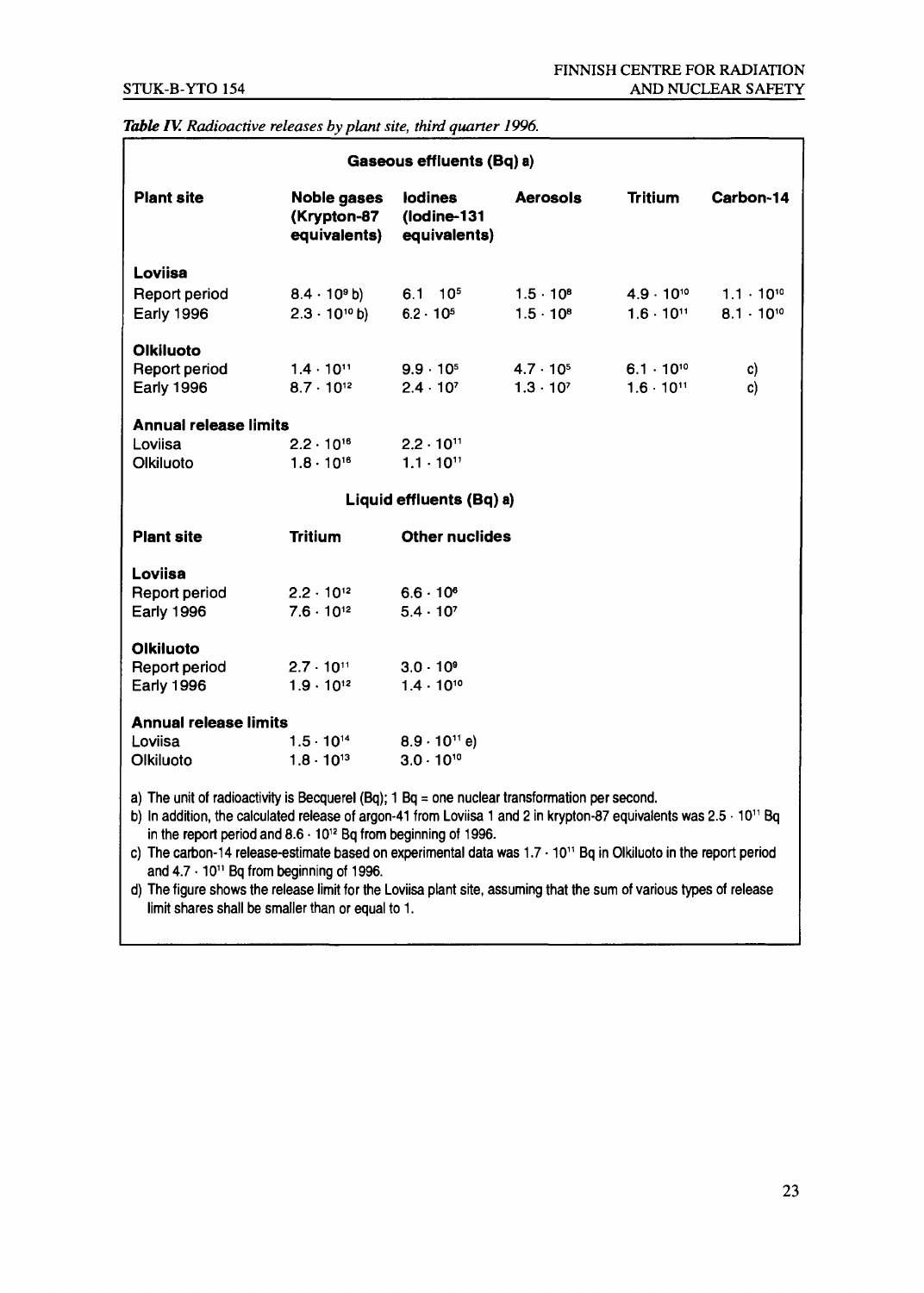# 5 SAFETY IMPROVEMENTS AT NUCLEAR POWER PLANTS

*In the third quarter of 1996 was the annual maintenance outage of Loviisa 1 and part ofLoviisa 2 's annual maintenance outage during which several plant modifications important to safety were implemented. The Olkiluoto plant units were mostly in power operation and no significant plant modifications were made.*

Pressuriser emergency spraying by the emergency make-up pumps was made possible by the installation of two connecting pipelines (fig. 5). This modification enhances primary circuit pressure reduction to minimise a potential leak and speeds up reactor cooling. The installation was made during the Loviisa 1 annual maintenance. At Loviisa 2, the installation was made already in the 1994 annual maintenance.

A new auxiliary emergency make-up tank shared by the units and piping (fig. 5) were installed at the Loviisa plant units. This ensures supply of cooling water long enough to cool down the primary circuit to cold unpressurised state even if water is lost to outside the containment building in consequence of a primary to secondary leak in the steam generator and a stuck-open secondary circuit saftey valve.

In order to protect the electrical and instrumentation rooms and the control room located below the feedwater tank level, modifications were made in the feedwater piping above the level in question because loads caused by high pressure jets from a feedwater pipe leak might break the floor of the feedwater tank level. In the modification, the piping above the floor level in question at Loviisa 1 was replaced with stainless piping which withstands well erosion-corrosion. A corresponding modification is due at Loviisa 2 in the 1998 annual maintenance outage. In addition, collars made of steel pipe were anchored around the welded seams of the pipes.

The collars break up and make less hazardous any high pressure jets from pipe leaks, thus ensuring the integrity of the feedwater tank level.

Measures were taken to reduce the risk of clogged band screens at the sea water intake to prevent loss of the service water circuit. Pumps will be automatically stopped one at a time when pressure difference across the band screen grows reaching the limit value. The display indicating pressure differences is in the main control room. The modification was made in the annual maintenances of both Loviisa plant units.

On the pressure side of the emergency cooling pumps are minimun flow circuits which protect the pumps from damage during startup. These circuits return a small amount of water back to the emergency make-up tank. If a minimun flow circuit erroneously remains open in an accident situation after the pump has started, part of the water is recirculated via the minimun flow circuit to the make-up water tank. When the tank is empty water circulation is via the containment building sinks. Water recirculated to the tank via the minimum flow circuit therefore soon reaches a level at which the pumps automatically switch to draw water again from an almost empty tank. The pumps' suction source is thus being switched between sink and tank which, before long, leads to pump and valve failure. The old minimum flow circuits of the emergency cooling pumps were removed to reduce the risk and the new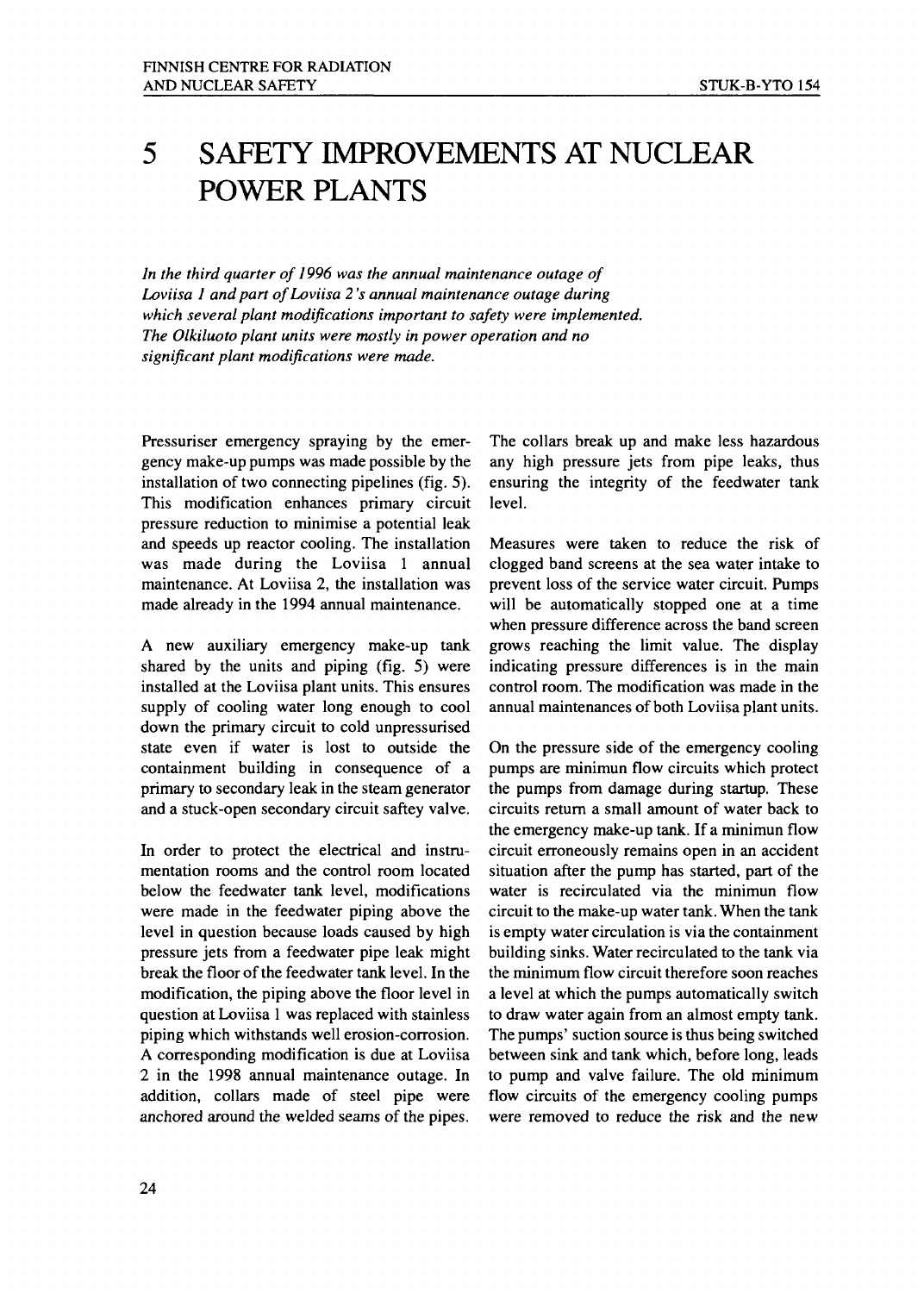#### FINNISH CENTRE FOR RADIATION AND NUCLEAR SAFETY





*Figure 5. The uriser emergency spray system and the emergency make-up water tanks.*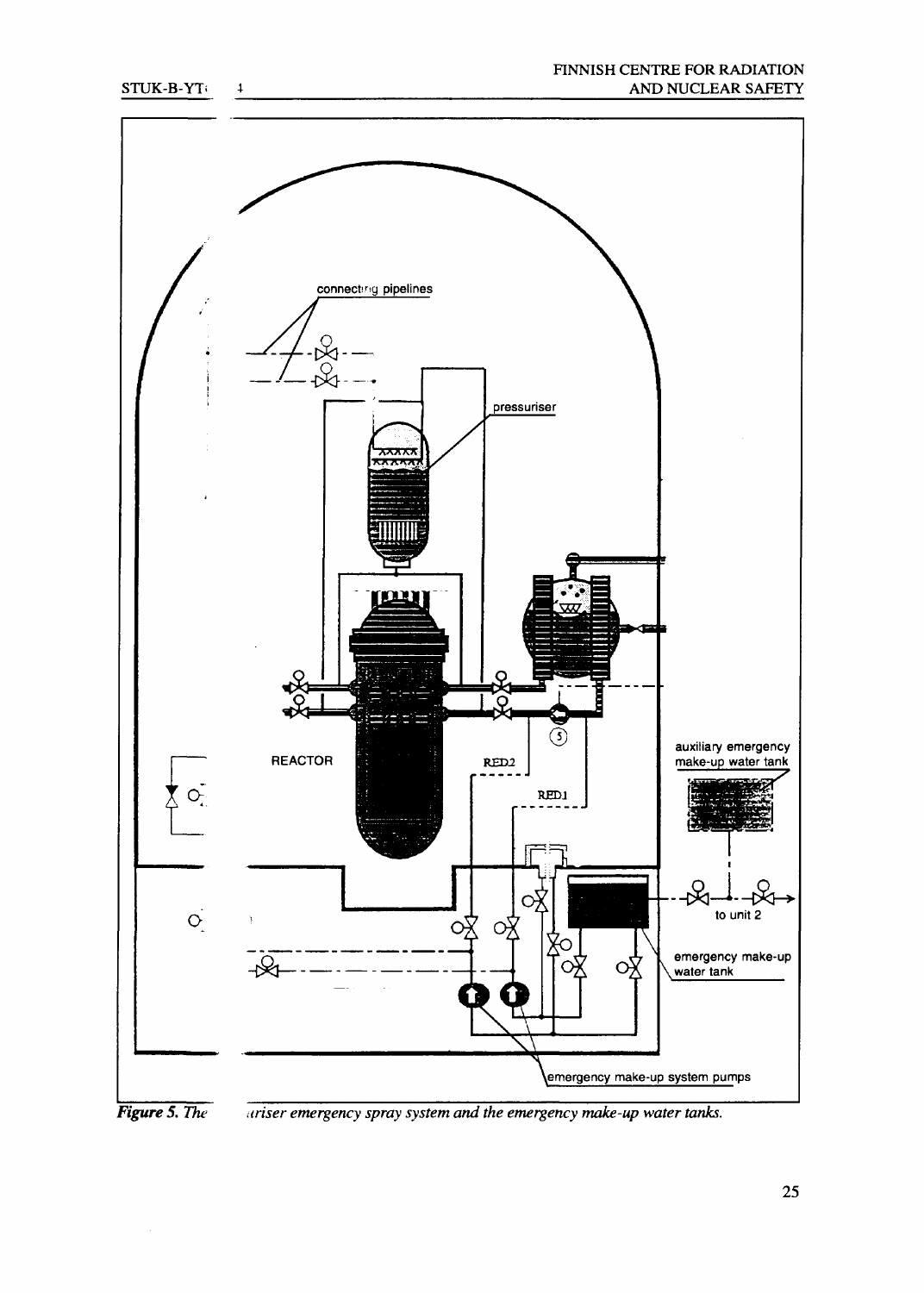flow circuits equipped with heat exchangers were installed from emergency make-up pump pressure side direct to suction side. Redundance 1 was modified in this way in the Loviisa 1 annual maintenance. Redundance 2 of Loviisa 1 will be correspondingly modified and Loviisa 2 will be entirely modified in the 1997 annual maintenance.

The primary circuit overpressurisation protection and pressure reduction system was renewed. During annual maintenance, the pressuriser main safety valves were replaced with valves which function also during a water blowing situation. The pressuriser was also fitted with new discharge lines for primary circuit pressure relief during accidents. A safety valve was installed near one of the two discharge lines. The valve will be used for primary circuit overpressurisation protection in shutdown state. Primary circuit pressure reduction is an important

measure to help maintain primary circuit and containment building integrity in servere addicents and in transients in which the reactor scram function fails. The modifications were made in the annual maintenances of both Loviisa plant units.

The accuracy and reliability of the pressuriser level measurement was improved by installing a new type of condensate chamber for level measurements via which no non-condensable gases are dissolved into the measurement reference piping. The modification was made at both plant units in connection with annual maintenance.

The reactor pressure vessel of Loviisa 1 was subjected to heat treatment by annealing it for 100 hours at a temperature of 475...500°C. A more detailed description of the annealing can be found in sub-section 3.1.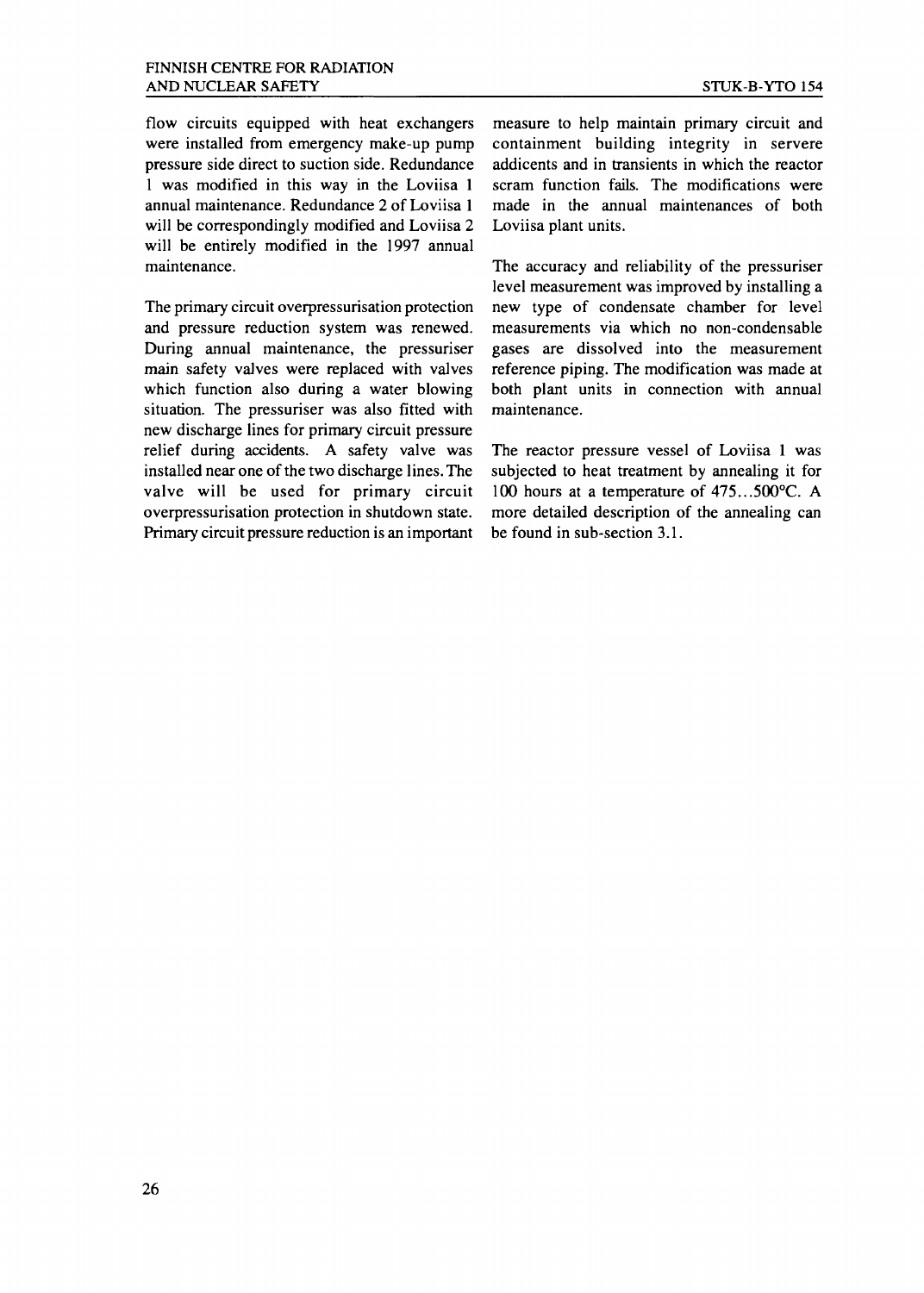## REGULATORY CONTROL OF NUCLEAR FACILITIES **APPENDIX 1**

| <b>Council of State</b><br><b>Decisions</b>                         | <b>Regulatory control and inspections</b><br>by the Finnish Centre for Radiation and<br><b>Nuclear Safety</b>                                                                                                                                                                                                                                                                                                                                                                                                                                            |
|---------------------------------------------------------------------|----------------------------------------------------------------------------------------------------------------------------------------------------------------------------------------------------------------------------------------------------------------------------------------------------------------------------------------------------------------------------------------------------------------------------------------------------------------------------------------------------------------------------------------------------------|
| <b>Decision in Principle</b>                                        | Preparation of a nuclear power plant project<br>Preliminary plans for the plant and safety principles<br>Location and environmental impact of the plant<br>Arrangements for nucler fuel and nuclear waste<br>management                                                                                                                                                                                                                                                                                                                                  |
|                                                                     | <b>Plant design</b>                                                                                                                                                                                                                                                                                                                                                                                                                                                                                                                                      |
| $\bullet$                                                           | Preliminary safety analysis report on the planned structure<br>and operation of the plant plus the preliminary safety<br>analysis                                                                                                                                                                                                                                                                                                                                                                                                                        |
| ٠<br>$\bullet$                                                      | Safety classification of components and structures<br>Quality assurance plan                                                                                                                                                                                                                                                                                                                                                                                                                                                                             |
| ۰                                                                   | Plans for nuclear fuel and nuclear waste management                                                                                                                                                                                                                                                                                                                                                                                                                                                                                                      |
|                                                                     | Physical protection and emergency preparedness                                                                                                                                                                                                                                                                                                                                                                                                                                                                                                           |
| <b>Construction Permit</b>                                          |                                                                                                                                                                                                                                                                                                                                                                                                                                                                                                                                                          |
|                                                                     | <b>Construction of plant</b>                                                                                                                                                                                                                                                                                                                                                                                                                                                                                                                             |
| ٠<br>٠<br>٠<br><b>Operating Licence</b>                             | Construction plans, manufacturers, final construction and<br>installation of components and structures<br>Performance tests of systems<br>Final safety analysis report on the structure and operation of<br>the plant and the final safety analyses<br>Probabilistic safety analysis<br>Composotion and competence of the operating organisation<br><b>Technical Specifications</b><br>Nuclear fuel management and safeguards<br>Methods of nuclear waste management<br>Physical protection and emergency preparedness                                   |
|                                                                     |                                                                                                                                                                                                                                                                                                                                                                                                                                                                                                                                                          |
|                                                                     | <b>Plant operation</b>                                                                                                                                                                                                                                                                                                                                                                                                                                                                                                                                   |
| ٠<br>۰<br>٠<br>٠<br>٠<br>$\bullet$<br>$\bullet$<br>٠<br>٠<br>٠<br>٠ | Start-up testing at various power levels<br>Maintenance, inspections and testing of components and<br>structures<br>Operation of systems and the whole plant<br>The operating organisation and management<br>• Training of personnel<br>Qualifications of individuals<br><b>Operational incidents</b><br><b>Repairs and modifications</b><br>Refuelling<br>Nuclear fuel management and safeguards<br>Nuclear waste management<br>Radiation protection and safety of the environment<br>Physical protection and emergency preparedness<br>Fire protection |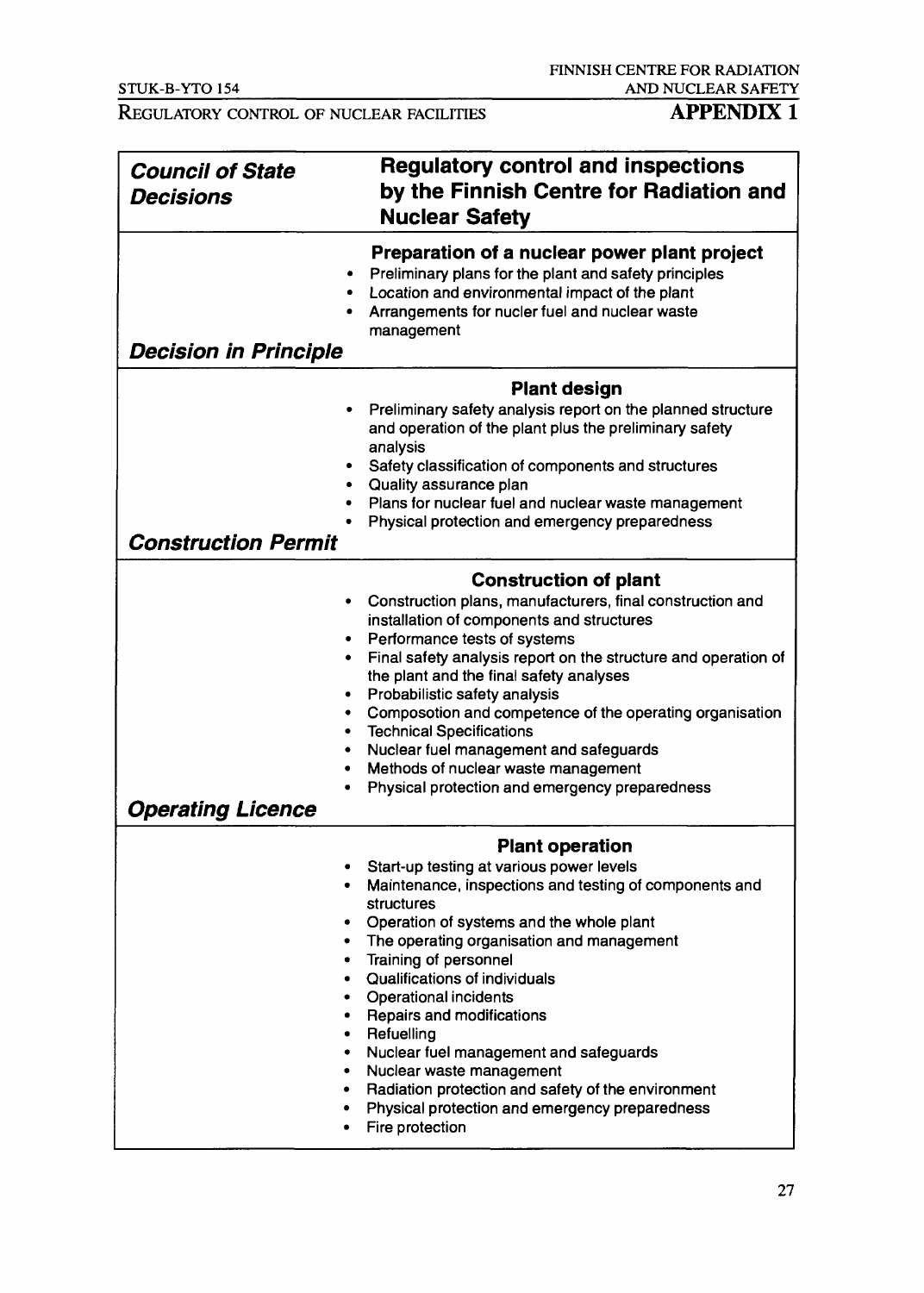